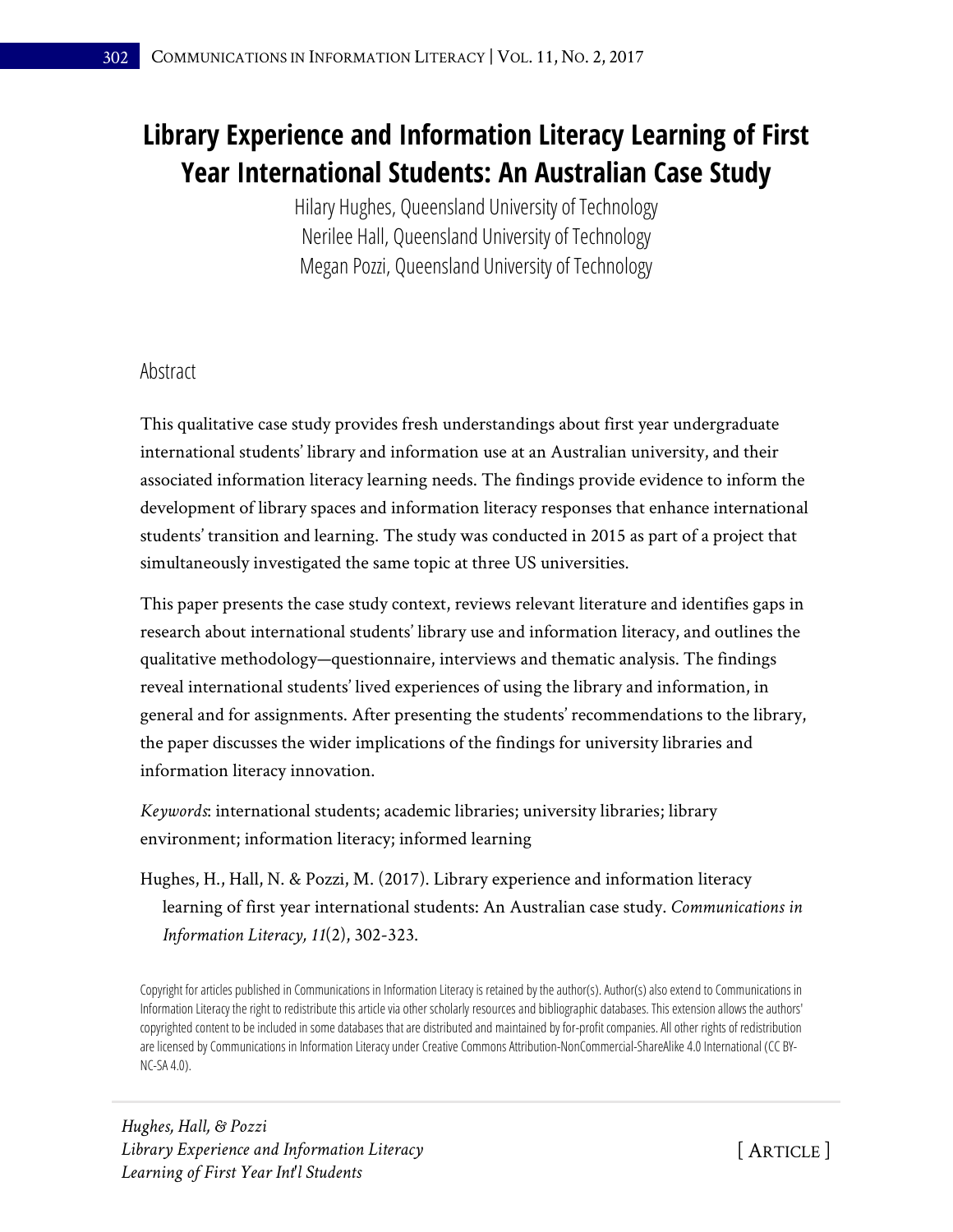# **Library Experience and Information Literacy Learning of First Year International Students: An Australian Case Study**

### **Introduction**

Transitioning to university is an educationally and socially complex experience for many undergraduate students (Maunder, Cunliffe, Galvin, Mjali, & Rogers, 2013). This complexity is often intensified for international students by a simultaneous shifting between countries, cultural contexts, and academic environments. Although well recognised, this experience presents continuing challenges for international students and those who seek to support them, including the library.

This case study presents a detailed snapshot of first year international students' library and information use as they transitioned to undergraduate study at an Australian university in 2015. The findings enhance understanding of this experience and provide student-generated recommendations. Thus, they have educational and strategic significance for university libraries to inform the development of spaces and programs that enhance international students' transition.

This paper is in six parts that: set the case study context; review relevant literature; outline the qualitative case study methodology; present findings about international students' experiences of using the library and information; offer students' recommendations to the library; and discuss wider implications for university libraries and information literacy.

## **Case study context**

### Internationalised higher education

The internationalisation of higher education continues to increase and contribute to national economies (ICEF, 2015). In Australia, international education accounts for over \$19 billion annual export income, with a projected 45% rise in enrolments by 2025 (Australian Government, 2016b). Over 272,000 international students studied in Australian higher education institutions in 2015 and the top five represented countries were China, India, Malaysia, Vietnam, and Nepal (Australian Government, 2016a).

Sustained growth in the highly competitive international education market requires universities to provide high quality, student-friendly facilities with an international orientation (ACE, 2012, n.p.). Libraries contribute through the provision of services,

> *Hughes, Hall, & Pozzi Library Experience and Information Literacy Learning of First Year Int'l Students*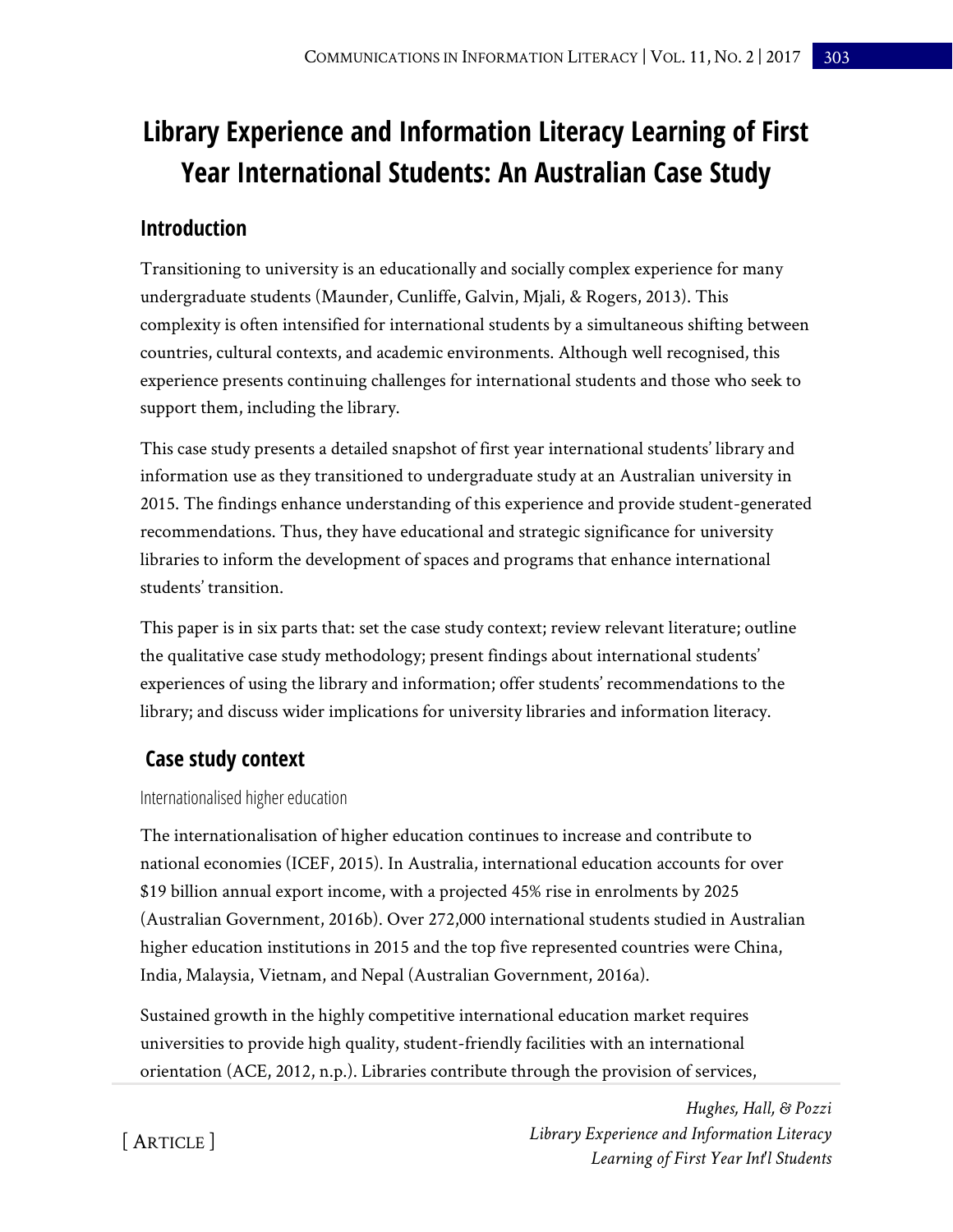resources, programs and spaces that support learning across increasingly diverse student populations (Click, Walker Wiley, & Houlihan, 2017; Witt, Kutner, & Cooper, 2015).

#### Profile of QUT and the library

The case study site, Queensland University of Technology (QUT), is a large teaching and research university located in Brisbane, Australia. International students make up approximately 17% of the QUT student population. In 2015, when this study was conducted, QUT's 48,503 students included 8,218 international students across six faculties: business, creative industries, education, health, law, and science and engineering (QUT, n.d., 2016a). Of these international students, half were studying for undergraduate degrees. In addition, QUT International College (QUTIC) offers English language preparation and university pathway courses (QUT, 2017).

#### Help and information literacy learning provided by QUT Library

QUT Library aims to "connect, engage and support" (QUT, 2015b, p. 1) students in the areas of information literacy and academic skills development (QUT, 2015a). To enable students to make best use of its resources and services, QUT Library offers a range of help and information literacy learning options through an "integrated literacies" approach (Peacock, 2011) that includes the following: effective information searching, evaluation and management; and critical, creative and ethical use of information in academic writing, oral communication, reading and thinking. At the time of this research $^1$ , all four branch libraries had general and information technology help desks. The library's 147 FTE professional staff included qualified librarians and educators who provided support to students via helpdesks, one-to-one appointments, online chat (Ask-a-Librarian), email, and phone.

The library also provided an extensive program of course-integrated and generic information and academic literacy education, in face-to-face and web-based modes, including individual consultations. International students make frequent use of these services, including 44% of individual study support appointments in 2015 (QUT, 2015a).

### **Literature review: University libraries and international students**

First year students experience a variety of challenges and opportunities as they navigate new academic practices and social contexts (Maunder et al., 2013), and learn to use the library (Head, 2013). Transition to university can be emotionally challenging for new students who find themselves in an unfamiliar environment without their familiar support networks. The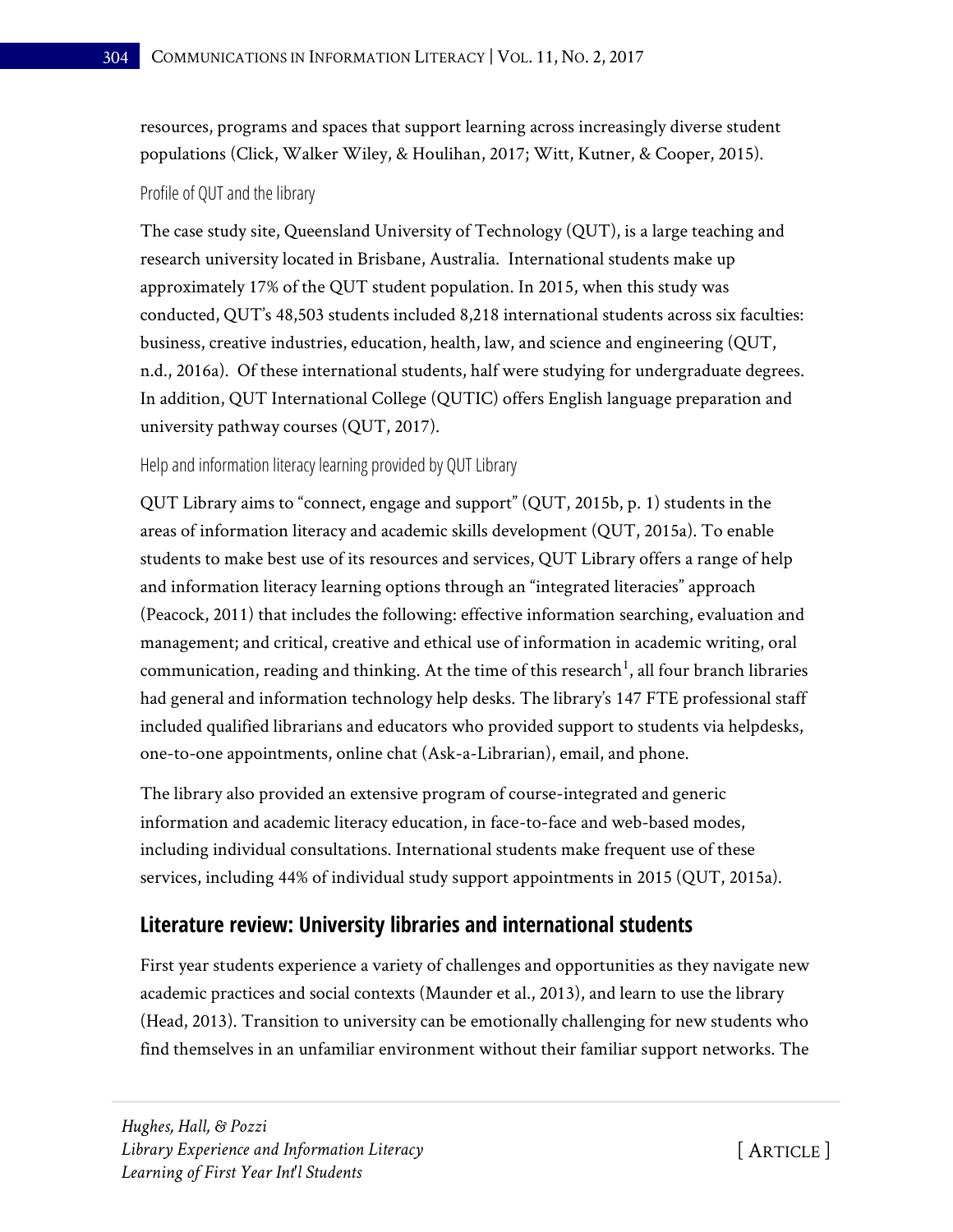effects of this social displacement can be particularly problematic for students from cultural backgrounds that are under-represented (Briggs, Clark, & Hall, 2012; Hellsten, 2007).

The complexity of this experience is often intensified for international students undergraduates and postgraduates alike—who are transitioning between countries and cultural environments. They may encounter unfamiliar social and educational practices while negotiating life and study through a second or additional language (Karim, 2010; Montgomery, 2010). In addition to unfamiliar academic practices and information using conventions, the size and purpose of the library can also provoke uncertainties (Hughes, 2010, 2013; Liu, 2013; Witt, Kutner, & Cooper, 2015). Like many domestic students, some international students demonstrate information literacy imbalance between well-developed digital skills and less developed critical information use (Hughes, 2013).

Libraries are generally well used by many international students because they offer "a 'perfect storm' of academic, telecommunication, and social resources, with lengthy hours of operation as well as access to communication tools such as Skype, instant messaging, and email" (Shaffer, Vardaman, & Miller, 2010, p. 111). International students tend to visit the library to use computers, work with a group, or find a quiet place to study (Datig, 2014; Knight, Hight & Polfer, 2010). The library also offers them a safe, central social gathering spot (Liao, Finn, & Lu, 2007). Despite frequent use of the library and high attendance at library orientations (Liu & Winn, 2009; Shao & Scherlen, 2011), international students are often unaware of the full range of services available, particularly research assistance and online chat (Jackson, 2005; Knight et al., 2010; Shaffer, Vardaman, & Miller, 2010; Sharman, 2017).

University libraries can play a significant role in supporting international students' transition (Jackson & Sullivan, 2011; Witt, Kutner, & Cooper, 2015). Many already provide support services that aim to address language limitations, interpersonal uncertainties and unfamiliar information practices (Click et al., 2017; Datig, 2014; Jackson & Sullivan, 2011). However, libraries often adopt a deficit-based approach (Leask, 2015) that homogenises international students as if they came from the same country and cultural background (Ye, 2009). Library responses tend to reflect the perceptions of staff rather than the expressed needs of international students (Jackson, 2005).

Guides to practice suggest strategies for libraries to support international students, including cultural awareness training for staff, targeted instruction and help, and translated information guides and multi-language collections (Peters, 2010; Ye, 2009). While there is

> *Hughes, Hall, & Pozzi Library Experience and Information Literacy Learning of First Year Int'l Students*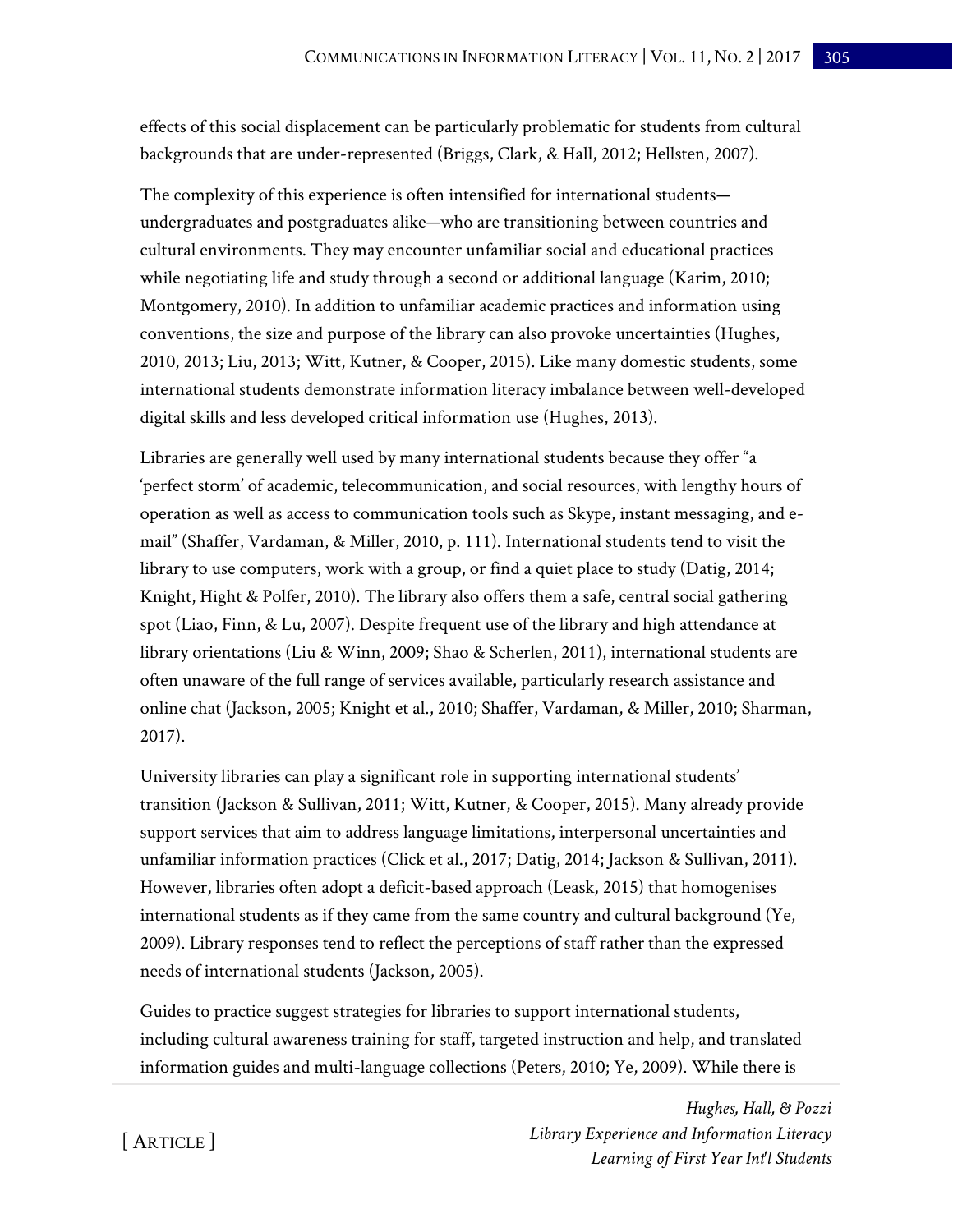debate around whether international students actually need or want separate services (Jackson, 2005), the importance of explaining and promoting services is often highlighted (Knight et al., 2010; Liu & Winn, 2009; Sharman, 2017). However, there is limited research to guide how and why this can be realised, or that considers international students' library experience or information literacy learning.

### **Research approach**

This qualitative case study addressed three inter-connected research questions:

- How do first year undergraduate international students use the spaces, resources and support services of QUT Library?
- What are their information literacy learning needs?
- From the perspective of first year undergraduate international students, how could QUT Library's spaces and support services be enhanced?

Qualitative case study (Simons, 2009) allowed the authors to explore international students' experience of library and information use in the real life context of QUT Library. To capture fresh insights, we sought the views of international students in their first year of undergraduate study at QUT who were transitioning to study in a new country.

To recruit participants, the authors sent an email message via an official QUT international student e-list inviting first year undergraduates to complete an online questionnaire. The research goal was to recruit 100 students, and the questionnaire was closed after 110 valid responses were received. Thus, the initial participant group represented 6% of the 2015 international undergraduate intake ( $n=1770$ ) and 0.6 % of QUT's whole first year cohort (Information Coordinator, QUT, personal communication, June 20, 2017). The final part of the questionnaire invited respondents to participate in a follow-up interview; seven students volunteered.

Data collection involved the aforementioned online questionnaire and semi-structured interviews with student volunteers (Hughes, Hall, & Pozzi, 2017). The questionnaire identified *what* library spaces, resources, and support services the international student participants had used. It also asked participants to provide recommendations for improvement. The interviews were conducted to gain an understanding about *how* the participants used library spaces, resources, and services. Following established qualitative practice, data analysis involved thematic analysis (Miles, Huberman, & Saldaña, 2013).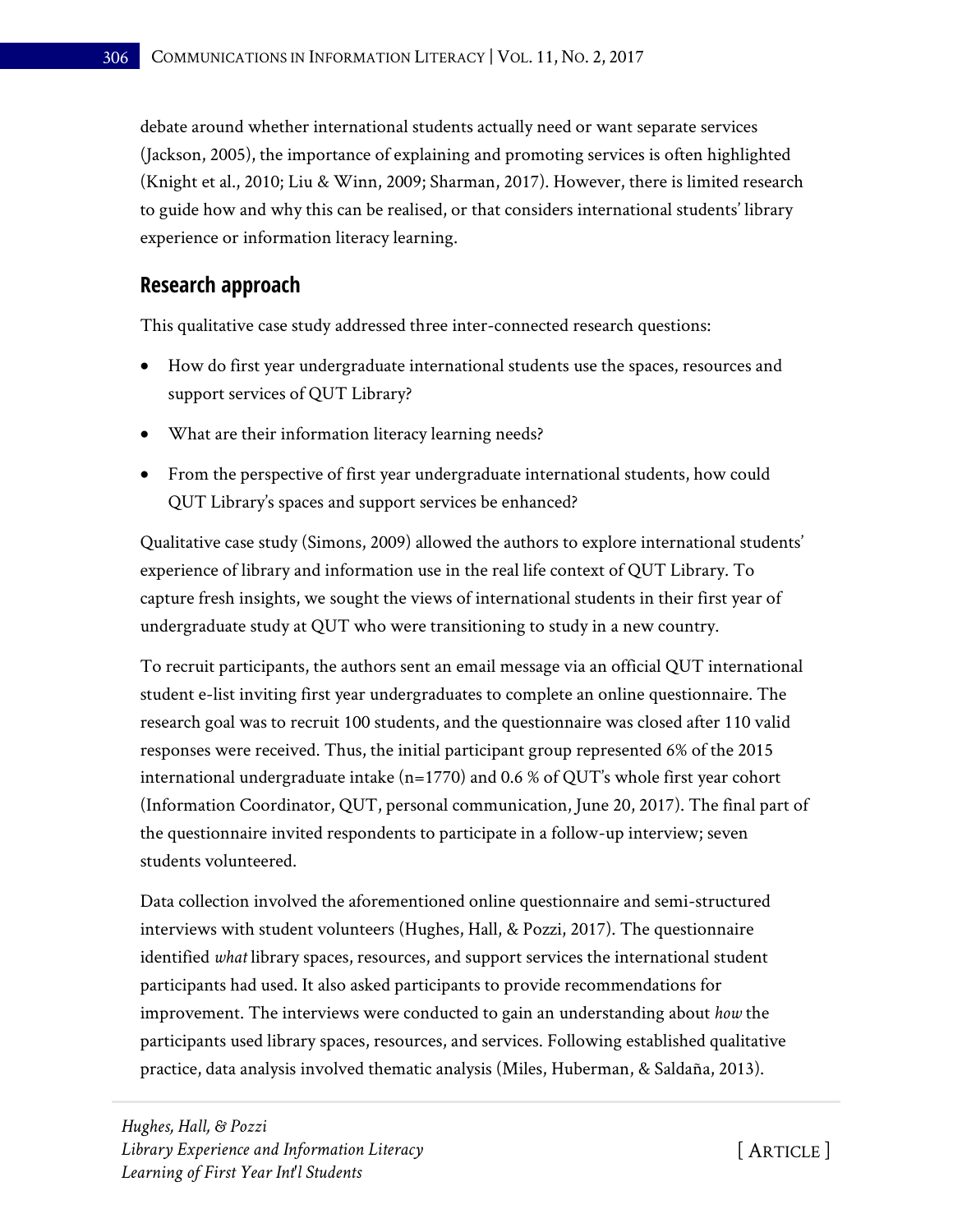Triangulation of questionnaire and interview data ensured research rigor and yielded a rich array of factual and experiential data.

The questionnaire and interview questions used in this study were adapted from the Project Information Literacy study *Learning the Ropes*, which explored the information searching skills of freshmen (i.e., first year) students transitioning from high school to college in the United States (Head, 2013). This provided a model for investigating library use of first year undergraduate international students, who constituted a particular group within the wider population of freshmen. We added further questions about library spaces due to growing awareness of the library's importance as learning environment (Head, 2016). These added questions also aligned with the holistic conception of information literacy as informed learning (Bruce, 2008), where environment is integral to international students' experience of using information (Hughes, 2013). In accordance with QUT's research ethics conditions, the researchers provided written and verbal information about the study to participants and advised them of their rights to confidentiality and withdrawal. All participants formally indicated their consent.

A limitation of this study is its focus on a relatively small participant group at only one university, which reduces the generalizability of the findings. However, as a qualitative case study it aims to offer in-depth understanding of students' real life experience. The findings offer indicative insights to inform the evidence-based provision of international-friendly library services and inclusive information literacy approaches. The methodology described here would support further exploration of this still under-researched field.

### **Participants**

The study's 110 participants were first year undergraduate international students who commenced their study at QUT in Semester 1, 2015. They were mostly aged between 18 and 25 years. The majority (82.7%) had been studying at QUT for less than one year, and over half were within their first six months. Some students (17.3%) had been at QUT for more than 12 months, having studied foundational academic and English language programs at QUTIC prior to their undergraduate program.

The participants' widely varied cultural and linguistic backgrounds reflected the diversity of QUT's international student population, who in 2015 were from 68 different home countries. Participants came from 29 different countries. Reflecting national trends in higher education (Australian Government, 2016a), the most commonly reported home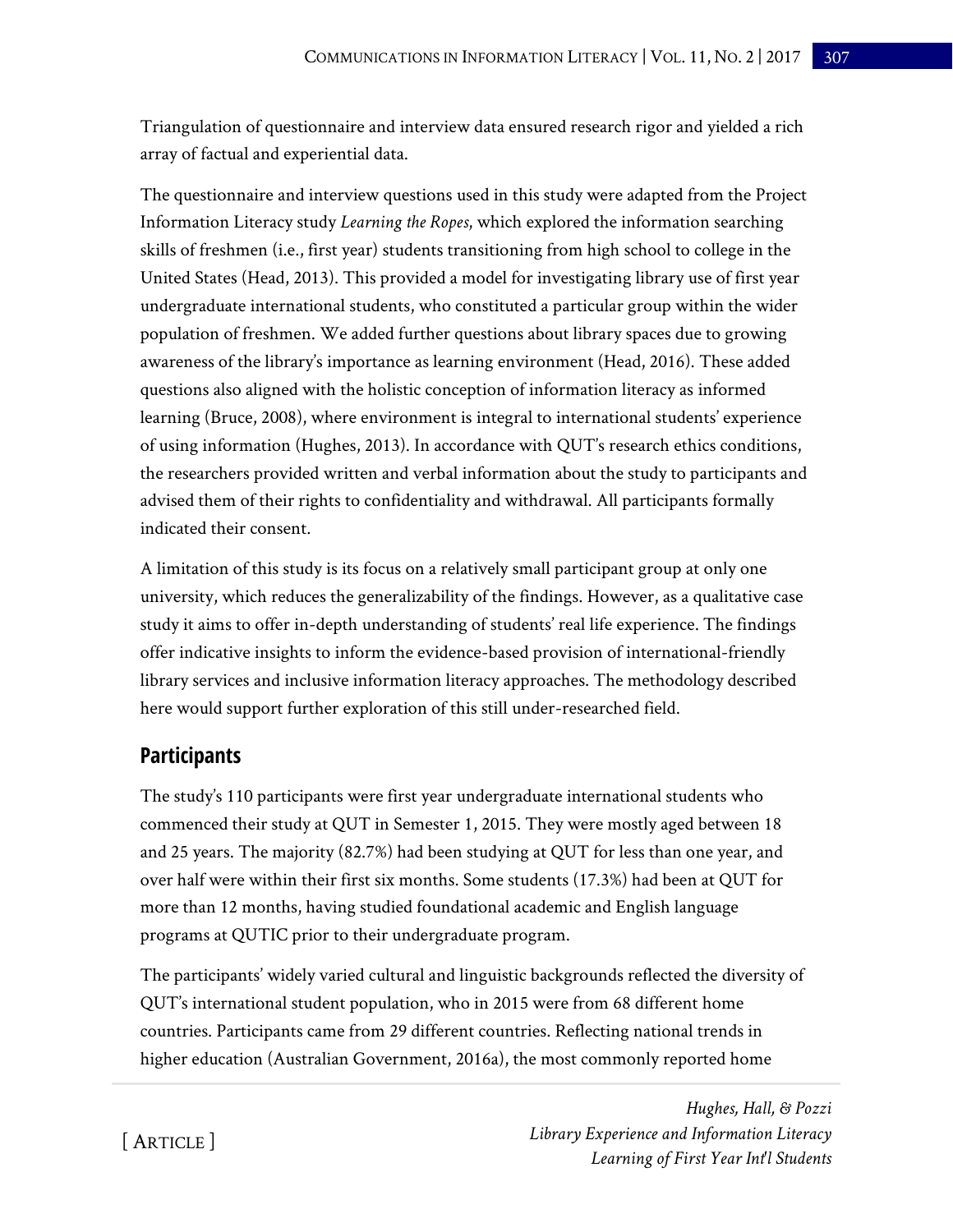countries were China, Hong Kong and Malaysia. The principal spoken languages were similarly diverse, including Mandarin, Russian, Spanish, Hindi, Ibo, and Tetum. Sixteen students indicated English as their principal language. The participants' diversity was also apparent in the range of their undergraduate programs: architecture, business, creative industries, education, engineering, fine arts, health sciences, information technology, law, nursing, and science.

## **Questionnaire findings: International students' use of the library and information**

#### General Use of library spaces and support services

The QUT Library appears to be a popular venue for study and socialising. All the participants had used at least one library space, while about two-thirds had used two or more different spaces. Computer labs were the most commonly used spaces (79%). Over half the students had used individual and/or group spaces, with a slight preference for individual spaces. Many students (59%) had also used social spaces such as the informal lounge areas. When studying, the students generally preferred quiet spaces that facilitate individual rather than group work. Of the 57 students who used group spaces, over three quarters used them for collaborative purposes such as working on assignments with other students (84%) or discussing study-related matters (77%). A few (16%) used group spaces for socialising.

With regard to support services, less than half of all participants had used the library's general help desk (41%) and/or the information technology help desk (42%). Their reasons for using the library help desk (Figure 1) give an indication of their support needs, the most common of which relate to difficulties associated with referencing, finding information, using journal databases, or physically navigating the library.

#### **Figure 1: Reasons for using the general help desk**



*Hughes, Hall, & Pozzi Library Experience and Information Literacy Learning of First Year Int'l Students*

[ ARTICLE ]

51.1%

46.7%

40%

■ 33.3%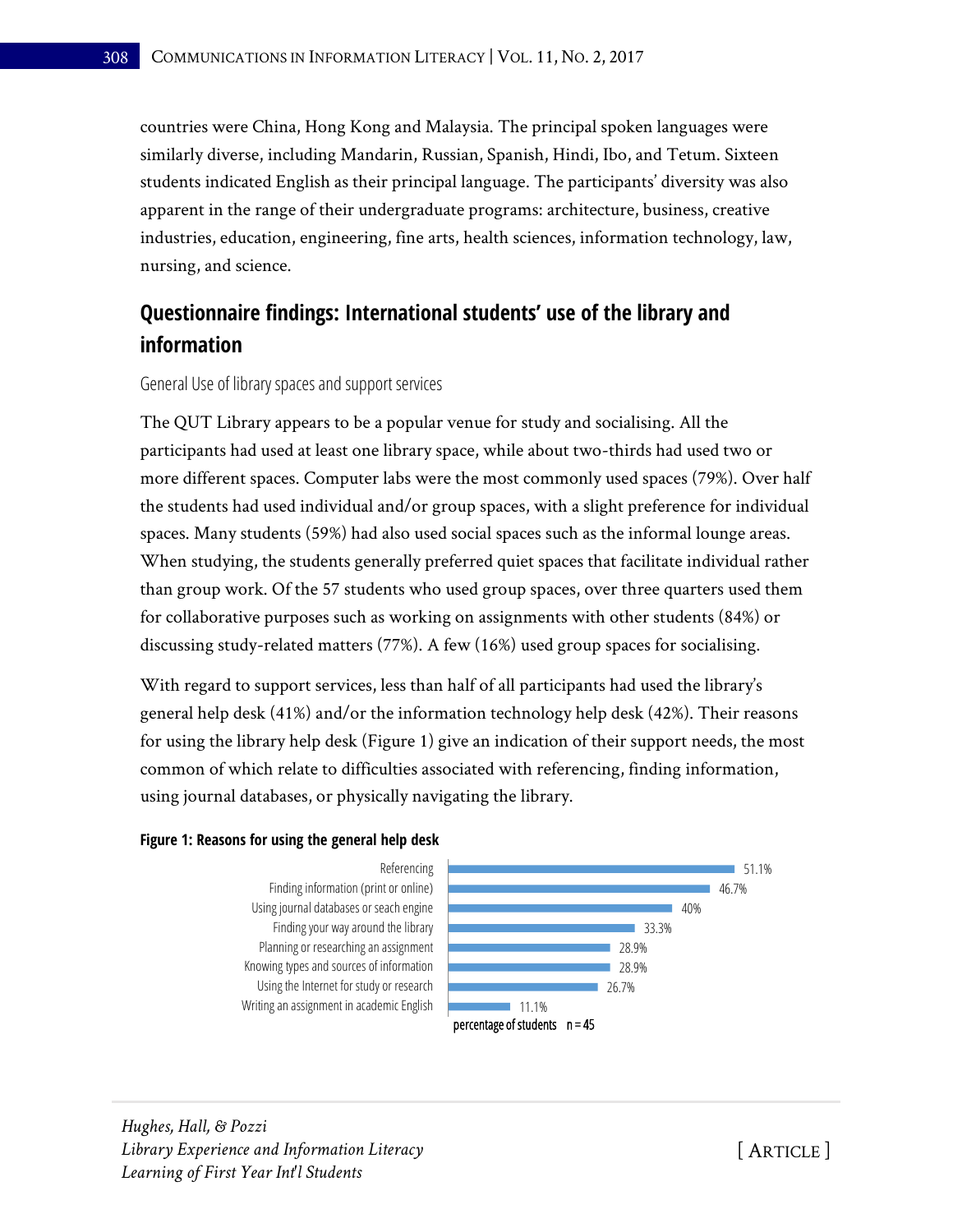#### Use of information for a particular assignment

In order to gain insights about how international students use information for study purposes, participants were asked to select and describe an assignment they had completed at QUT, providing brief details of the topic, what was required, and which information resources were used. The findings show that the participants undertook a range of assignment types including research, essays, reports, presentations, annotated bibliographies, literature reviews, critiques, portfolios, computer programming, and mathematical problem solving. Subjects covered law, nursing, journalism, communication, engineering, accounting, and mathematics. The assignment topics were also varied and challenging, as the following questionnaire responses show:

"The assignment was about the creative industries and picking a creative career. The assignment needed us to highlight the challenges of emerging creative practitioners in the industry. I had to conduct research and gather information on the industry standards and industry status based on the availability of jobs (Q21)."

"We have to do research on a village named Bambui… a very small village of Africa and is very poor…. Our class is divided into groups and we can choose any research area, which can help the community in proper way. As there was very less information about Bambui on Google I used information resources (books and journals) online (Q82)."

The variety of assignment topics and types reported by the participants indicates the flexibility required of library staff when supporting students' learning.

Student participants used a wide range of resources and search tools for their assignments. The most commonly used resource types were books, followed by journal articles. With all resource types, the students made significantly greater use of electronic than print formats, the only exception being personally owned print materials. When searching for information online, students used free Internet tools such as Google (77%) and Google Scholar (55%) considerably more than QUT Library's discovery layer tool (31.5%). Only a few participants noted the use of journal databases. Also, 44.5% of the respondents used Wikipedia, compared with 12.5% who used other online encyclopaedias.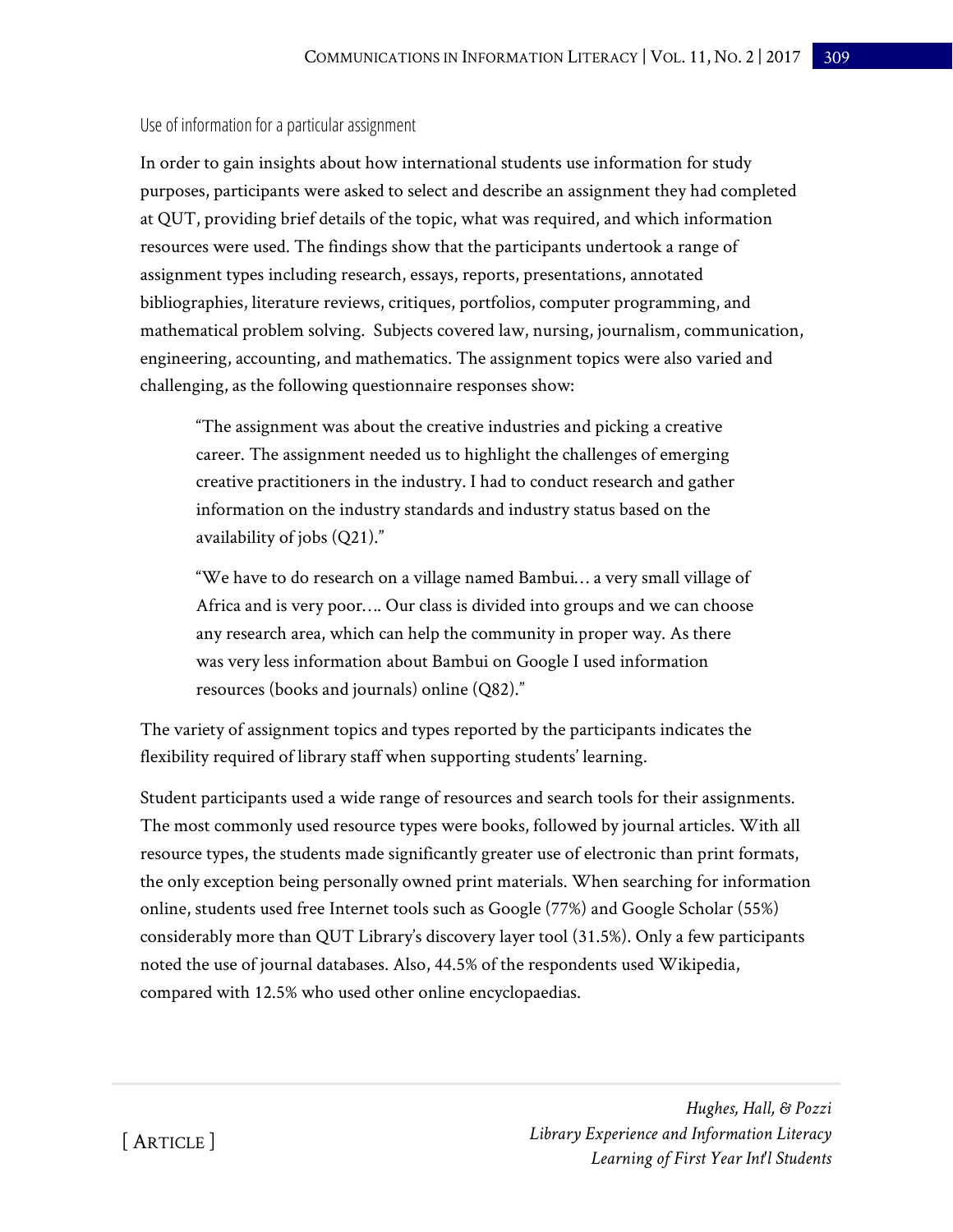#### Information using challenges

Overall, the students reported that using information for their assignments was relatively straightforward. Of 106 respondents, about one third (34%) reported it as an easy or very easy process, while 41% gave a neutral response. None found it very difficult. Despite this response, some reported a range of challenges when completing their nominated assignments. The more common challenges related to understanding their teacher's expectations (37%) and the assignment topic (24.5%). Some students noted the languagerelated challenges course readings, comprehending and summarising materials (22%), and academic writing (21.5%). Relatively few mentioned more basic information skills, such as identifying, selecting and locating sources (16%), or formulating effective online searches (14.5%). However, a greater number (25%) reported difficulty with the more complex process of using information critically and creatively.

### Help and information literacy learning

Given the participant students' recent commencement at QUT and the range of reported challenges, it is unsurprising that all study participants gained help in using information from one source or another; however, the library was not often the source of that assistance. All but twelve students sought help for their assignments from other people, most often from lecturers (57%) or family and friends (46%). In contrast, only 41% of the participants consulted library staff and 13.5% consulted a library-based academic adviser. Participants seeking help from the library generally used the help desk in person; online use of the help desk was rare. Students provided a variety of reasons for not seeking help at the library: not knowing where to go (n=2), not knowing what help was available (n=5), and not knowing who to ask  $(n=3)$ . Eight students independently resolved their difficulty.

Participation in library-run information literacy learning was low. Slightly less than half the students had attended a library orientation (47.6%) or an optional class (48.5%). Even fewer students (40.6%) had gained individual instruction. Many more students engaged in some independent information literacy learning. For example, 87 (79%) reported that they had used print or online learning materials provided by the library.

### **Interview findings: Experience of using the library and information**

The 11 interview participants had varied backgrounds in terms of home countries, languages spoken, previous educational and professional experience, and current subjects of study. Participants included representation from China (Win), Singapore (Nic), India (Ken),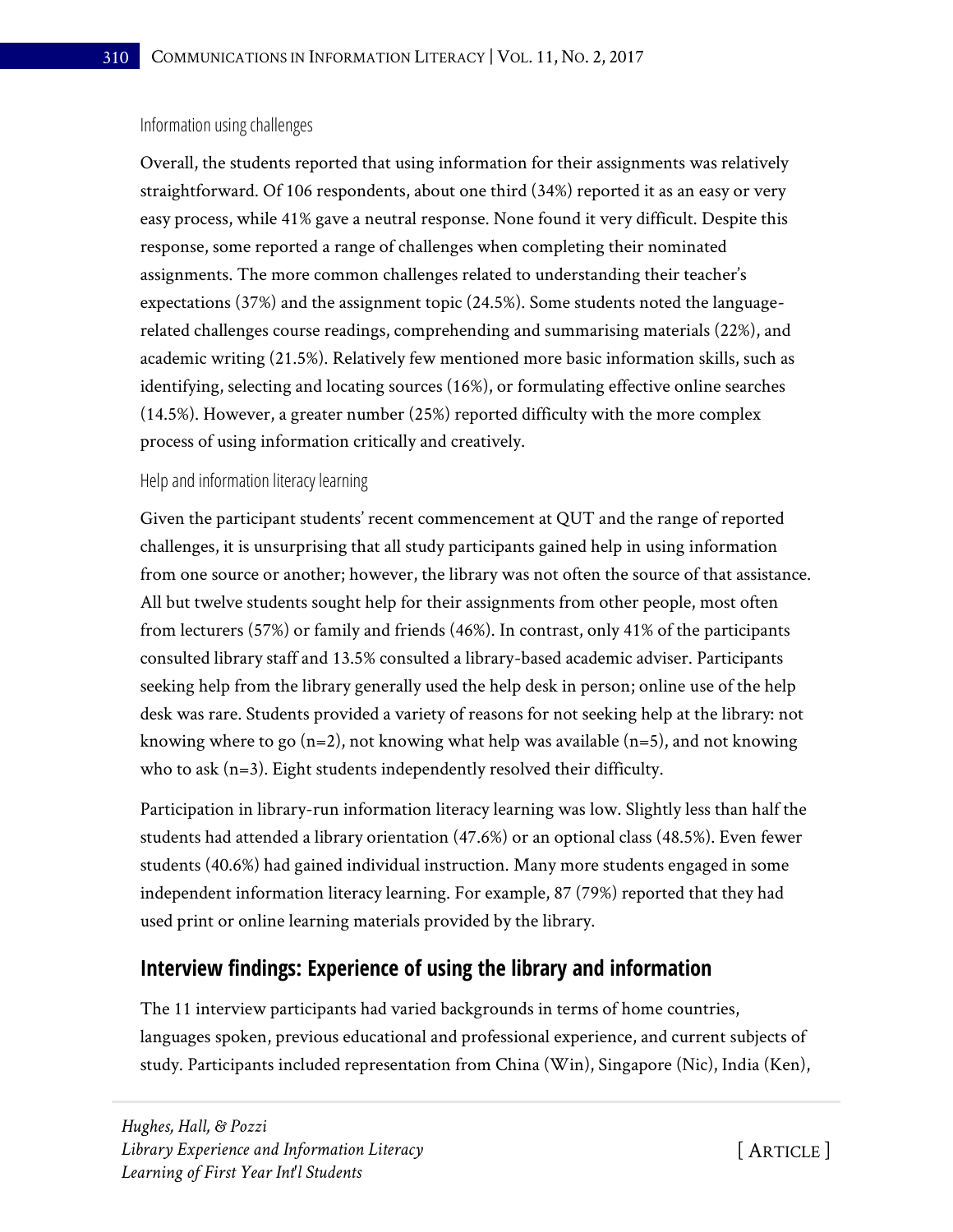Russia (Len), Philippines (Cal), Malaysia (Fred), and East Timor (Jeff). While most had spent three-to-six months at QUT International College (QUTIC), two had entered straight into an undergraduate program at QUT.

The interview findings, arranged thematically below, illustrate international students' experience of QUT Library and the information literacy support offered to them.

#### Being an international student

Highlighting the cultural diversity of QUT's student population, Len stated that his university experience is both stressful and exciting because there is a "heap of cultures." The interviewees brought an array of strengths to study at their host university, similar to those reported by Hughes (2013). Participants noted the benefits of being able to "scan and scheme" (Len); being adaptable to "how students learn here" (Cal); already knowing how to search for information (Len); and drawing on previous study experiences in their home country (Cal and Nic). Len noted that "being sociable" enabled him to approach friends for help. Meanwhile, Jeff found learning a second language was useful to:

"… develop your brain skills. The way you think might be different … I think it helped me analyzing different problems and exams."

Fred also highlighted the benefit of being part of a culturally diverse student population:

"I have different backgrounds and different culture and even languages, so I can…interact with others … talk about my country and … the comparison … to Australia…. I can share more about my ideas, my opinion, my experiences …"

For Jeff, the broader experience was positive in educational and social ways:

"The experience itself is really amazing as you learn to increase yourselves not just in language but also in socialization and gaining more friends."

However, English language use was a common challenge, as Fred explained:

"You have to communicate … and study in a new language. Compared to my country, English is hardly ever spoken by the people - so [here] you have to learn English, meanwhile adapting to the new surroundings."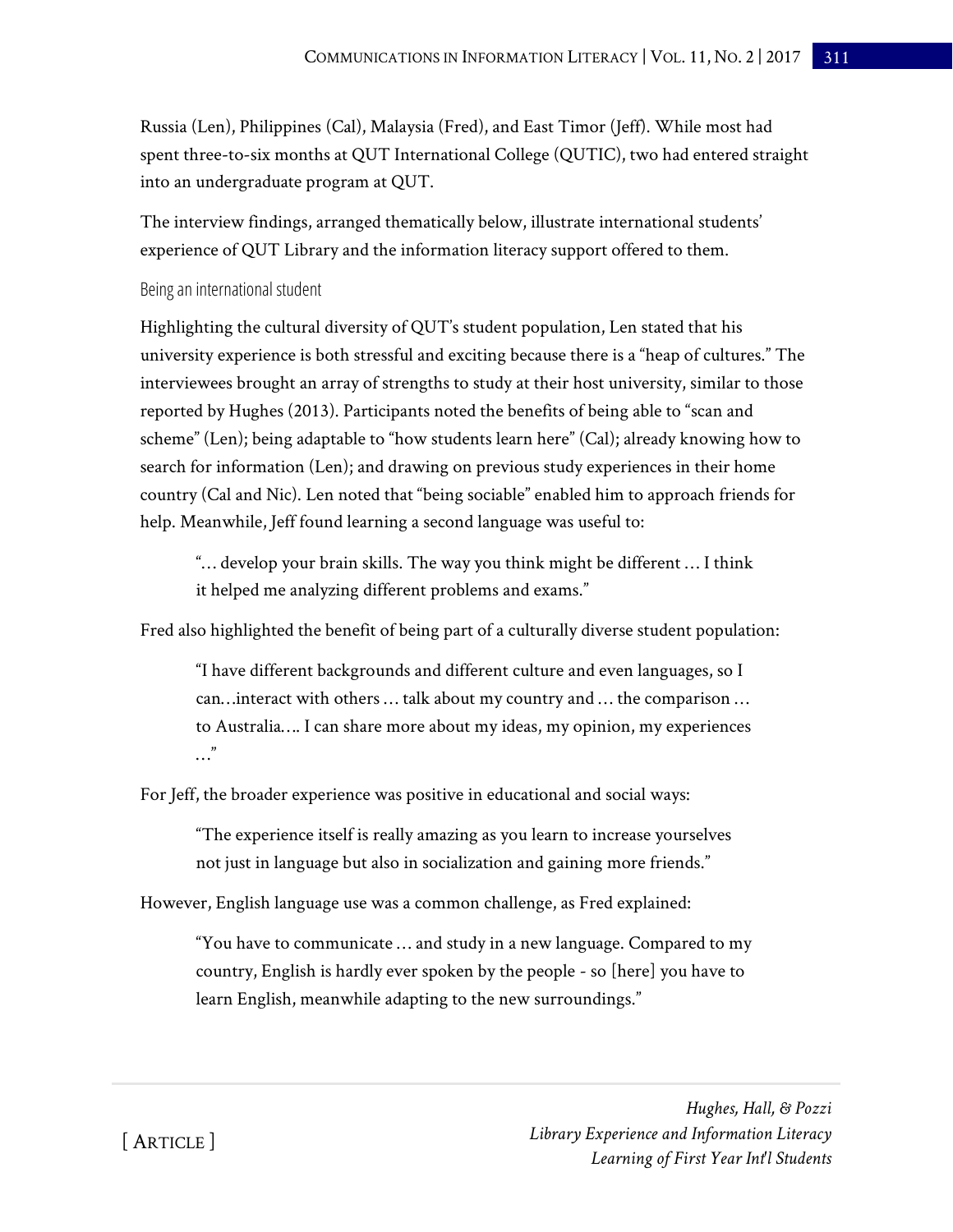#### Spatial preferences

The interviewees' responses to QUT Library as a physical venue were mostly favorable. They described it variously as "amazing" (Win), "comfortable" (Len, Jeff), "peaceful" and "well organised" (Ken), "helpful"' (Len), and "convenient" (Fred). For Jeff, walking into QUT Library was "a dream come true":

"When I was in my country, I was struggling to find a place to study because … you tend be with extended family so sometimes, you don't get privacy, respect. … When I got here, I was so happy that I can find space to study."

Similarly, Nic preferred to study in the library rather than at home:

"Studying in the library is really, for me, more productive than studying at home because when I go to school at the library, it's a really nice environment and as soon as I'm here, I'm like, 'Okay, I have to do work 'cause I'm already here."

The participants were generally surprised, and even impressed, that QUT Library was larger than the libraries in their home countries. However, they were often troubled by overcrowding and noisiness.

The interviewees had marked personal preferences for particular spaces within QUT Library. The majority preferred less busy areas where they could concentrate. Nic drew an important distinction between a quiet library environment that is conducive to learning rather than a silent one, which she finds uncomfortable. Some liked the familiarity of having their own space, like a sofa in the corner (Win). Two liked the convenience of study spaces near computers and printers.

In general, the interviewees used the library as a place for serious study, as it was quieter and freer of distractions than where they lived. However, some also used the library as a social space. Fred liked to meet friends at the library, while Ken sought out fellow law students to discuss specialised resources and legal referencing.

Several participants expressed strong affective responses to the library: for instance, appreciation for an aesthetically pleasing study environment with a view. Friendly staff members helped some students (Win, Cal) feel at ease in the library, but small things like a "scary" electric stapler (Nic) could be unsettling.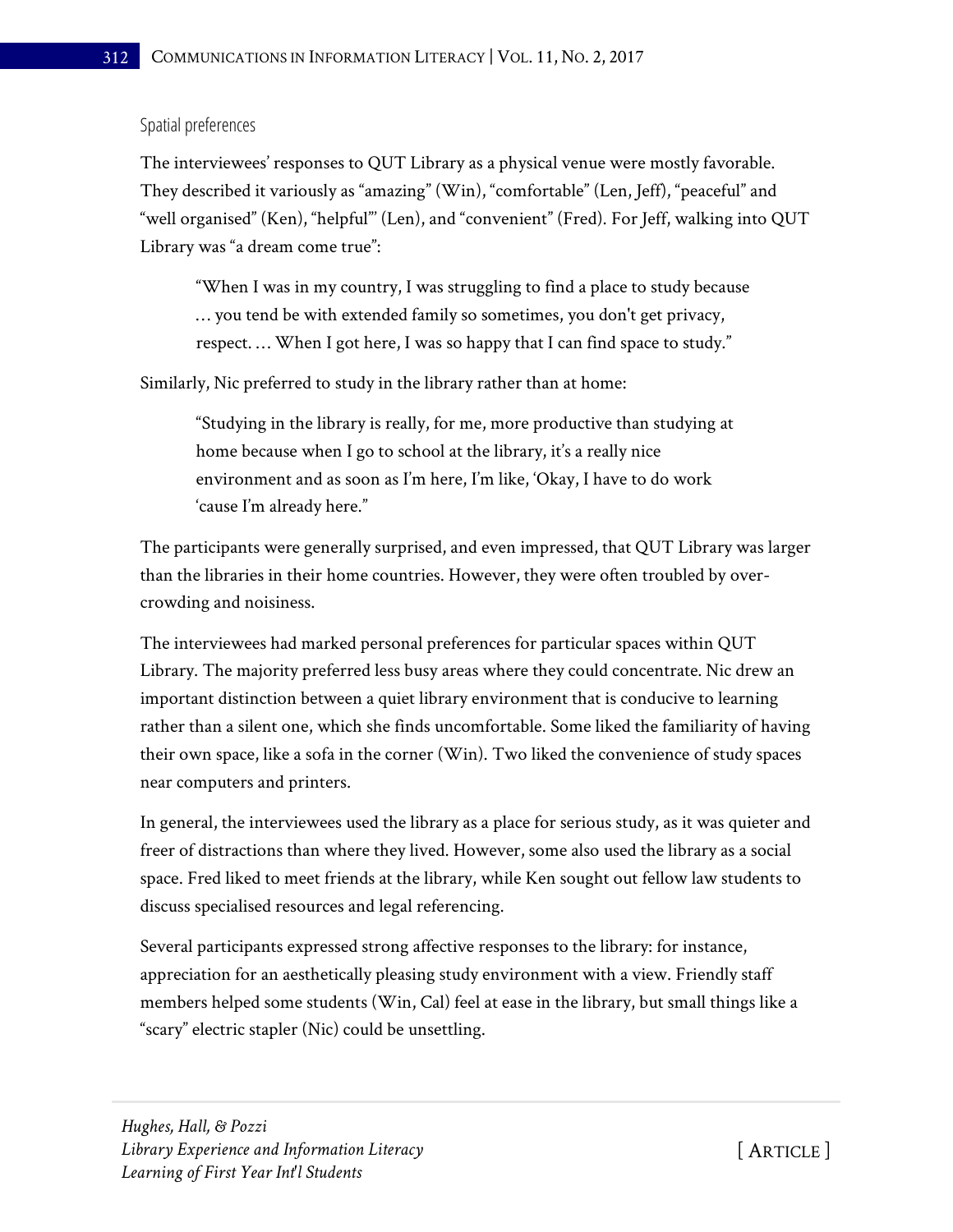#### Using information for assignments

The interviewees' responses about the resources available were generally positive. In particular, Cal appreciated having "advanced technology," 24 hour free Internet for study, and access to journal databases, which made it easier to find "reliable information and updated information … that we can use." Similarly, Win commented about QUT Library's "huge database … it's quite nice … I can find whatever I want."

While the interviewees generally found it easy or very easy to find information for their assignments, they all mentioned some challenges that seemed to be associated with the unfamiliarity of the Australian academic environment. In particular, they were unused to independent researching. Ken reported that compared with India, he was experiencing "more self-study than spoon feeding." Similarly, Win commented that classes were managed differently:

"…[In China] you just need to follow them and in here you must do it yourself."

With regard to assessment, Win was unused to the emphasis on group work and assignments rather than exams. Ken noted that unlike in India, QUT assignments were "more practical than theoretical." The unfamiliar style and terminology of academic English was also a source of difficulty for some interviewees.

Most had used libraries in their home country, but those tended to be smaller and less well resourced. Four interviewees reported that their previous school libraries only provided textbooks; they had not used academic databases before, because either they were not available or they were pay-for-use. Even typing an assignment was unusual for Ken, who previously hand wrote his course work. Five interviewees noted that in their home countries library staff did not provide help; some were unused to staying in the library to study.

The most commonly reported difficulties were using QUT Library catalog, finding books on the shelves, using online databases, and identifying relevant resources. Len found "rare topics" with limited resources problematic. In contrast, several students found the volume of information challenging. Len referred to this as "information overload." Similarly, Nic said she struggled with researching "wider topics" that generate too much information. Even the library support structures were challenging for Cal, whose interview suggested an emotional impact:

> *Hughes, Hall, & Pozzi Library Experience and Information Literacy Learning of First Year Int'l Students*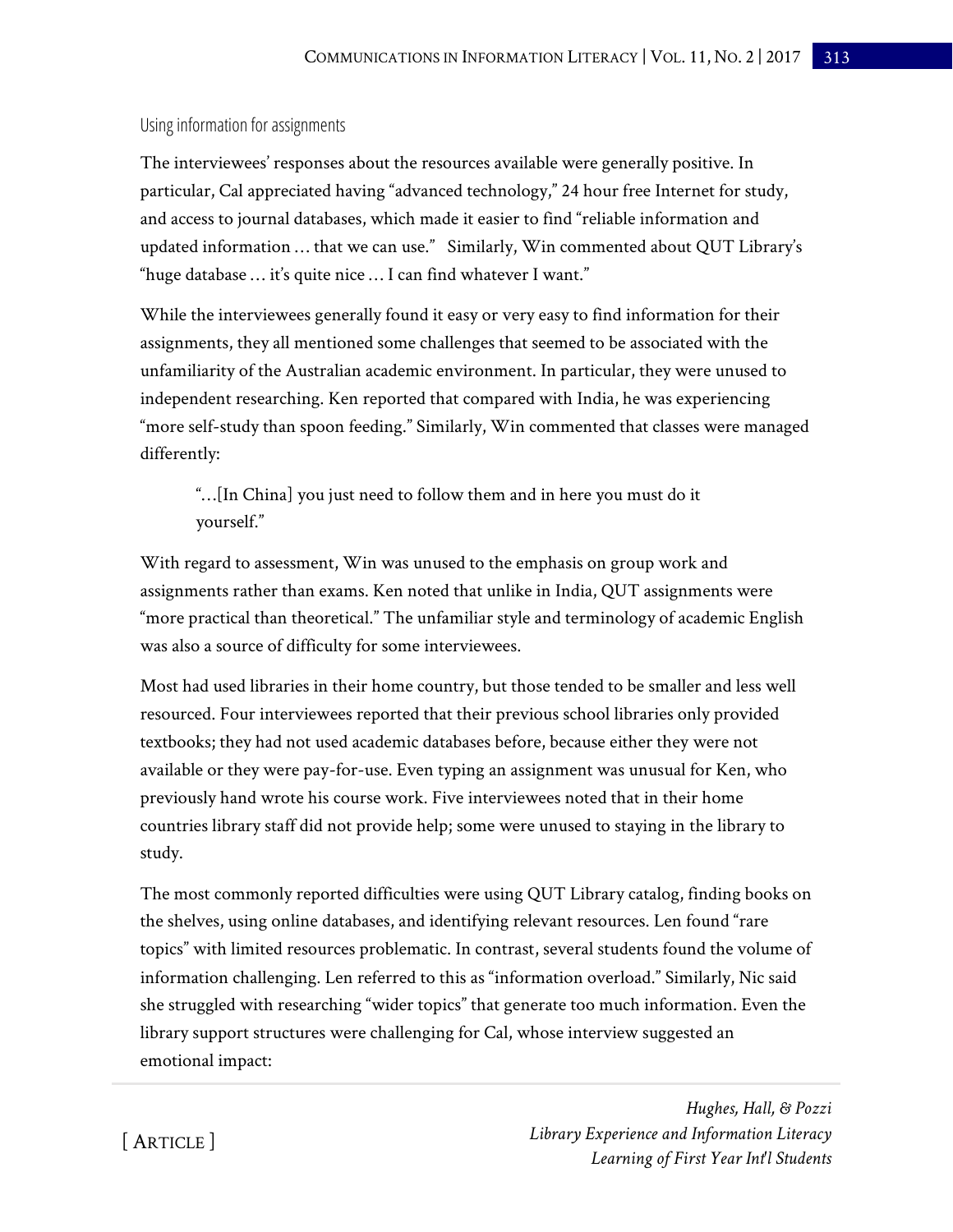"I'm preoccupied and anxious for the first semester on how would I get along with all of the new things that I had to go to. It was helpful, but it was like all information bombarding me at the same time."

#### Learning to use information

Six of the interviewees had sought help with their assignments, most often from library staff. They reported positively about assistance they received at the library help desk. For example, Len commented:

"They don't waste time, they just ask 'How can I help you?' and that is what I like."

Two students were helped by talking with or observing friends. Cal indicated the benefit of asking domestic students because "they've been doing it forever since all through high school." One sagely advised him:

"Take your time. Even if you're not interested, just allow yourself to be interested. Because you would pick up a lot of new information with reading these kind of articles."

All seven interviewees had participated in some form of information literacy learning, such as library orientations and generic classes. Still, their opinions about the usefulness of those sessions varied. Three students had attended a library orientation, but Nic complained that all sessions were full. Len stated that the timetabling was not convenient, and Jeff complained that the orientation only introduced the physical library without instruction on how to use it. In contrast, six participants indicated favourable responses to information literacy classes. For example, Nic said:

"Classes were very, very helpful. … I wasn't sure if things were being done the same way in Singapore and Australia, so once I heard how they were done here … I got to adapt and do it the way it's done here."

Win's one-on-one research appointment proved helpful because:

"I practice in my tutorial class but no one check it and I don't know what is right or wrong. …The [library] staff help me to pick up my grammar mistake and help me check … what is annotated bibliography look like and help me to figure out which part I should write."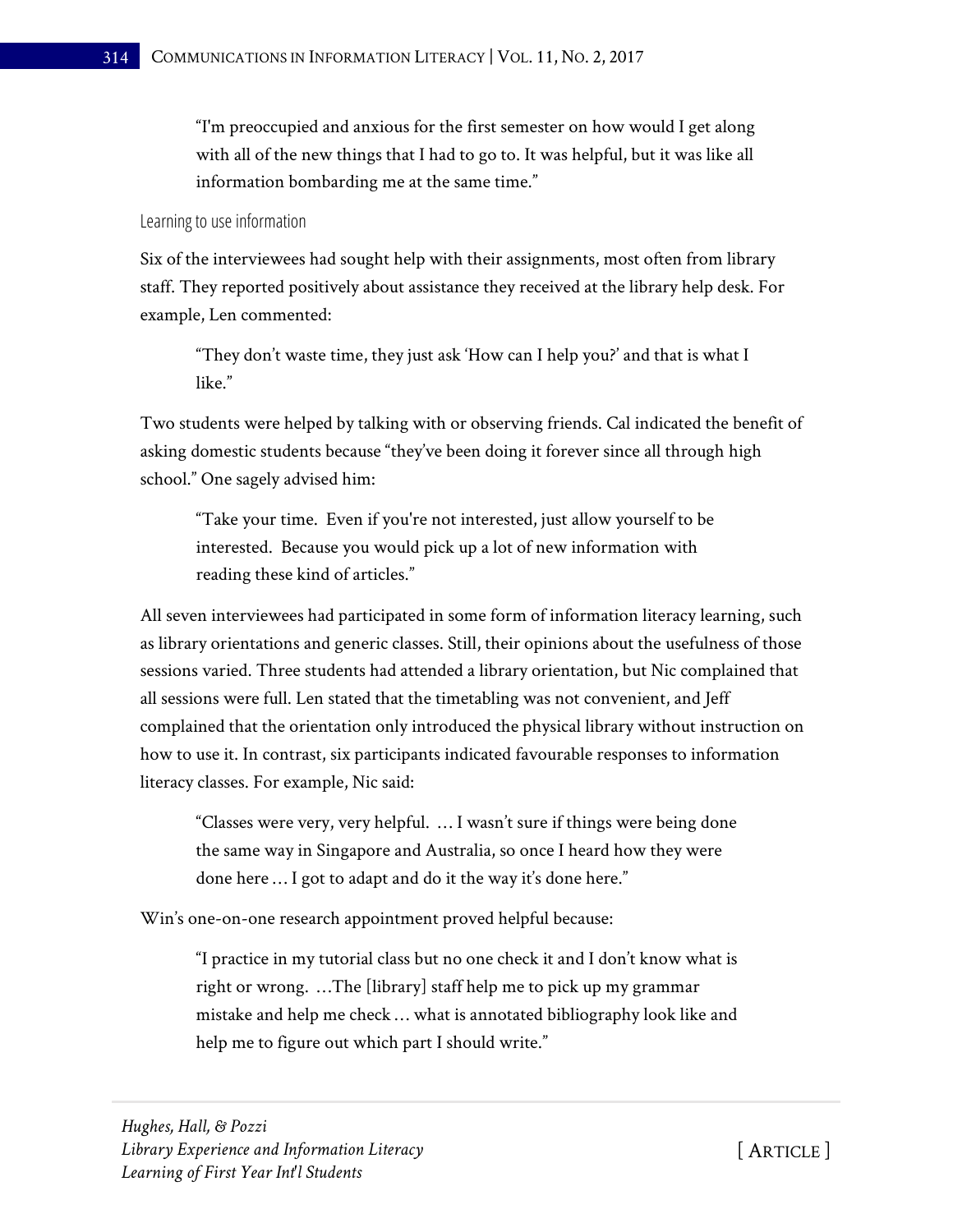With this example and guidance she was able to complete the assignment successfully as she knew 'what I do is right - is on track.'

Most of the interviewees reported having learned new things by seeking library assistance or attending information literacy classes. For example, Fred stated:

"Before I using the QUT library database, I used to search my resources … everything from Google…But I think Google is sometimes considered as not academic. So after I've been to the uni [QUT Library] I developed new skills like how to use sources effectively and where to find the academic sources."

### **Recommendations from international students**

Both the questionnaire and interview prompted respondents to give recommendations for enhancing QUT Library spaces and support. Of the 109 recommendations drawn from the two data sources, the most common ones related to:

- Multilingual library information, signage, and web site
- Multilingual librarians at the help desk
- More workshops and orientations for international students
- Flexible timing of information literacy sessions, including semesters, weekends, and holidays

Students' overall recommendations relate to four themes in their library and information using experience. First, recommendations about providing library services and materials in a range of languages reflect the international students' linguistic diversity. Respondents expressed their desire for a multilingual library staff, website, and help guides. Second, several students recommended personalised support for international students' educational and social needs. To this point, Fred recommended a help desk for international students "like in the library in Taiwan." In contrast, some students preferred no differentiation with services provided for domestic students; as one respondent noted, "…we need to immerse with the Australian culture, no need to hide or have our own space."

The third theme related to library space. Study participants requested additional individual spaces, more computers, and dedicated space for international students to meet, work together, and get help. Some also suggested rest spaces to lie down (Win) or to nap between lectures (Cal), which perhaps indicates a need for homely spaces for international students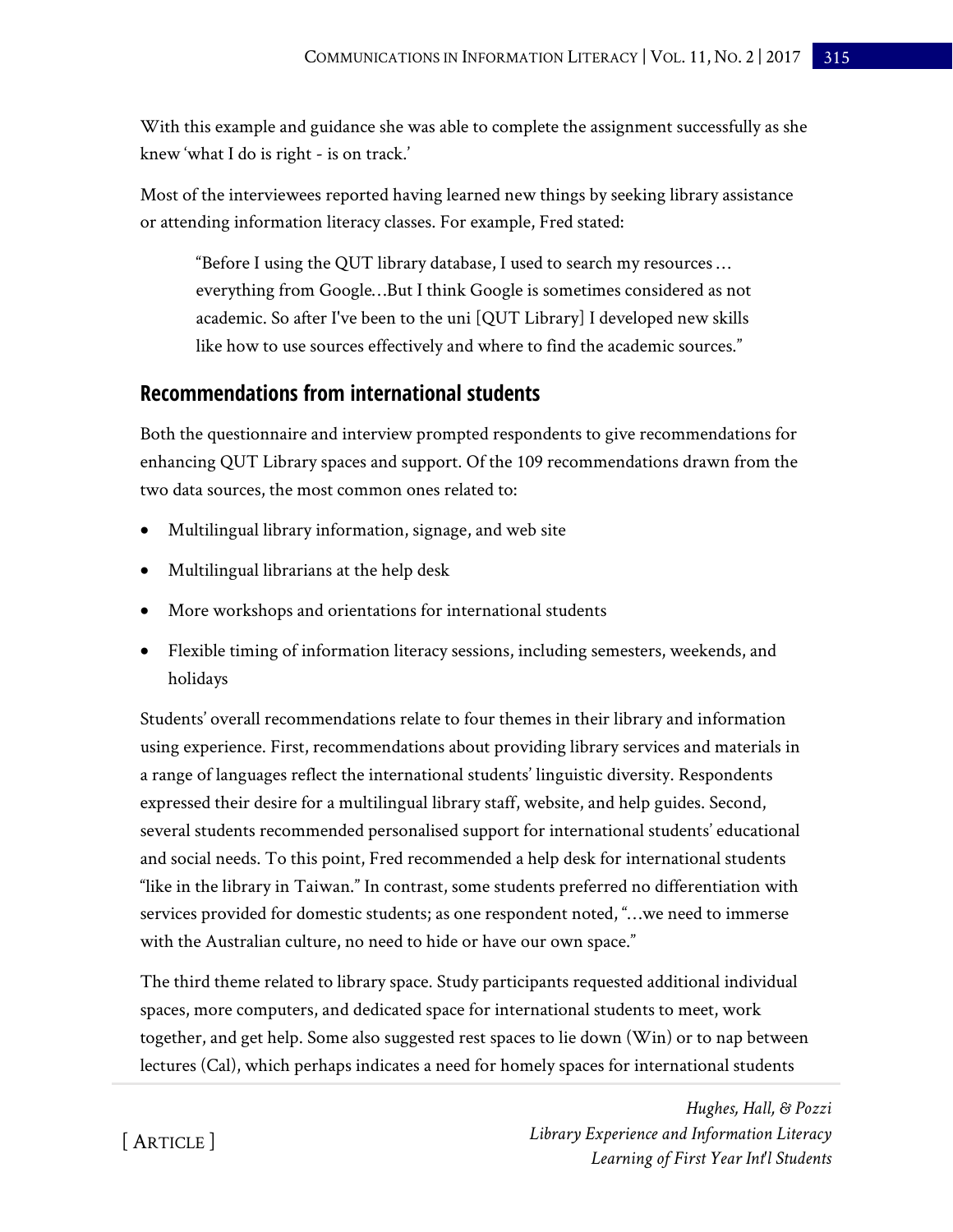who tend to spend many hours on campus. The fourth theme related to timeliness of library support for international students. Respondents expressed the desire for library orientations and information literacy classes beyond those characteristically offered for start-of-year programs: for example, different times of the semester, semester breaks, and weekends.

Many of the international students' recommendations align with current library strategies. However, the following suggestions deserve further consideration:

- A study support group or an online mentoring group for/run by international students and hosted by the library.
- An online tracking system of student searches and/or recommendations for other resources (similar to Amazon or Good Reads).
- Activities in the library during university breaks for international students who are unable to go home.
- Crash information literacy courses for international students once a month to help them use information effectively for their studies.
- Language workshops or conversational opportunities.

Study participants also offered peer advice for other international students. For instance, Ken said it is important to tell other international students that although QUT students are expected to do "self-study" and acquire knowledge through "their own practices," they should approach librarians for help. Ken also suggested that students need to make an effort to "know about the library," learn how to use the Internet, and be aware of QUT policy about online misconduct. Above all, he advised:

"Be communicative, make friends … go out, talk with your tutor, talk with other students, take part in the activities, even extracurricular."

### **Discussion: Summary of case study findings and implications**

This case study provides a snapshot of first year international students' use of QUT Library's spaces, resources, and support services. It provides an evidence-based understanding to support library initiatives for enhancing information literacy learning that respond to students' diverse backgrounds, and their wants and needs. Key findings and implications are summarised below.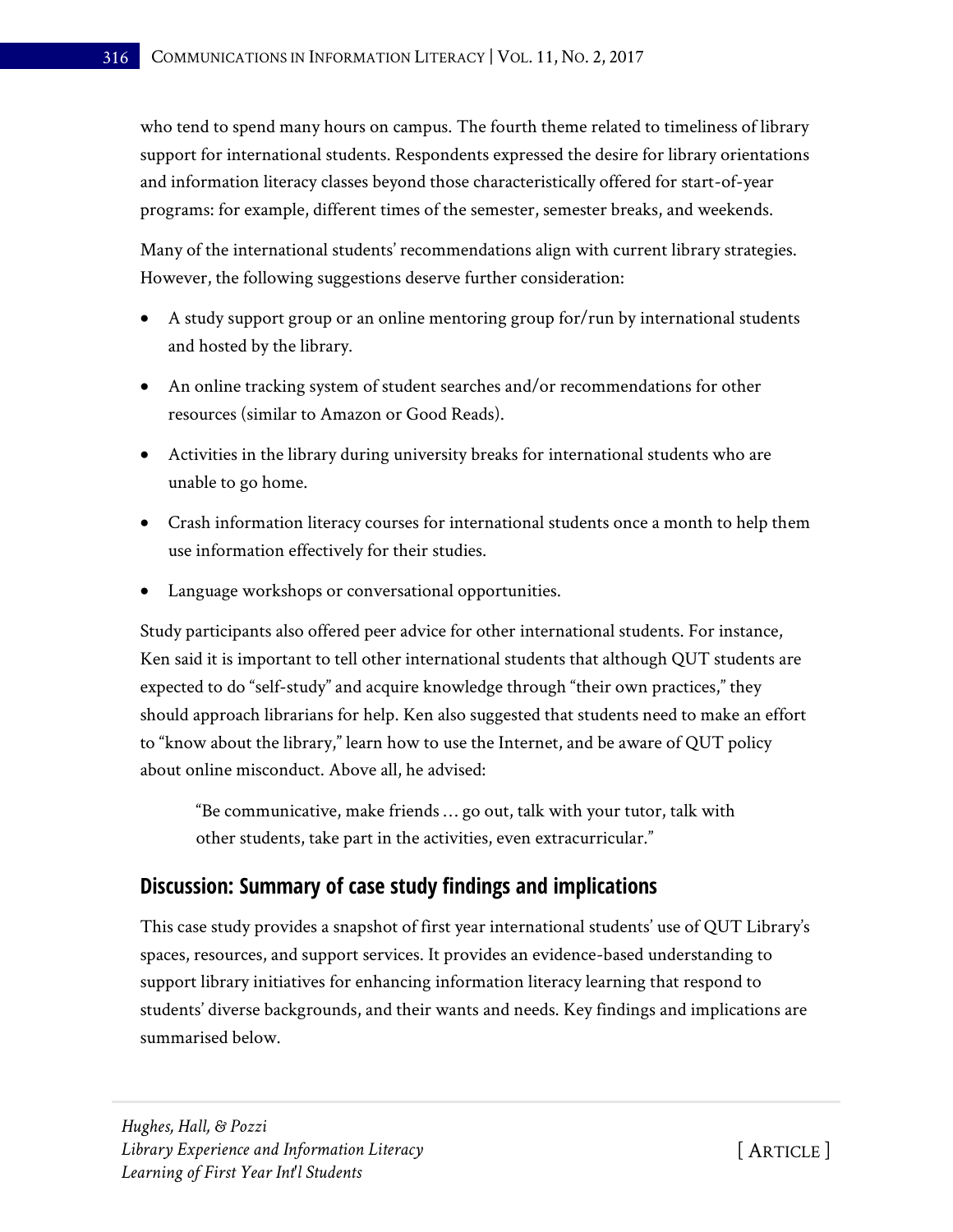#### International student experience

The study's findings illustrate the complexity of international student experience. The distinctive feature of the participants in this study is the diversity of their cultural, linguistic, social and educational backgrounds. For instance, the study shows that international students are not necessarily English as second language speakers, nor are they all unfamiliar with Western education conventions. Individuals may share common ground with domestic students in terms of transitioning to university for the first time or adjusting to a perceived strange new educational environment (Head, 2013). As a result, the social anxieties some international students feel when crossing geographic, educational, and cultural boundaries may be similar to those of domestic students. Furthermore, unfamiliarity with academic library sources and services is not the sole domain of international students; most domestic students have experienced smaller and less wellresourced libraries.

The diversity of international students poses challenges for libraries. As international students do not constitute a discrete cohort with uniform needs, the study cautions against generalising international student characteristics and making deficit-based assumptions about their and library and information literacy needs. Providing multilingual support in the library, as proposed by some participants, has evident merits. However, it would be unsustainable and even inequitable for most institutions, given the wide range of languages spoken. Conversely, international student diversity offers unique opportunities for libraries to generate cross-cultural learning and social connections. International students can contribute to initiatives that enrich wider campus life.

#### International students' response to the library environment

The study indicates a strong response among international students to the library environment. The extensive time they spend in the library, and the great number and constructive nature of their recommendations for improvement suggest that they feel a strong connection with the library as a learning and social venue hub. However, their recommendations indicate a need for ongoing evaluation of the library spaces and services to ensure they best serve diverse student populations.

While international students may be surprised by unfamiliar library spaces and services, they tend to make heavy use of library computers and value free Internet access. Their spatial needs within the library vary with purpose and personal preferences. In general, they

> *Hughes, Hall, & Pozzi Library Experience and Information Literacy Learning of First Year Int'l Students*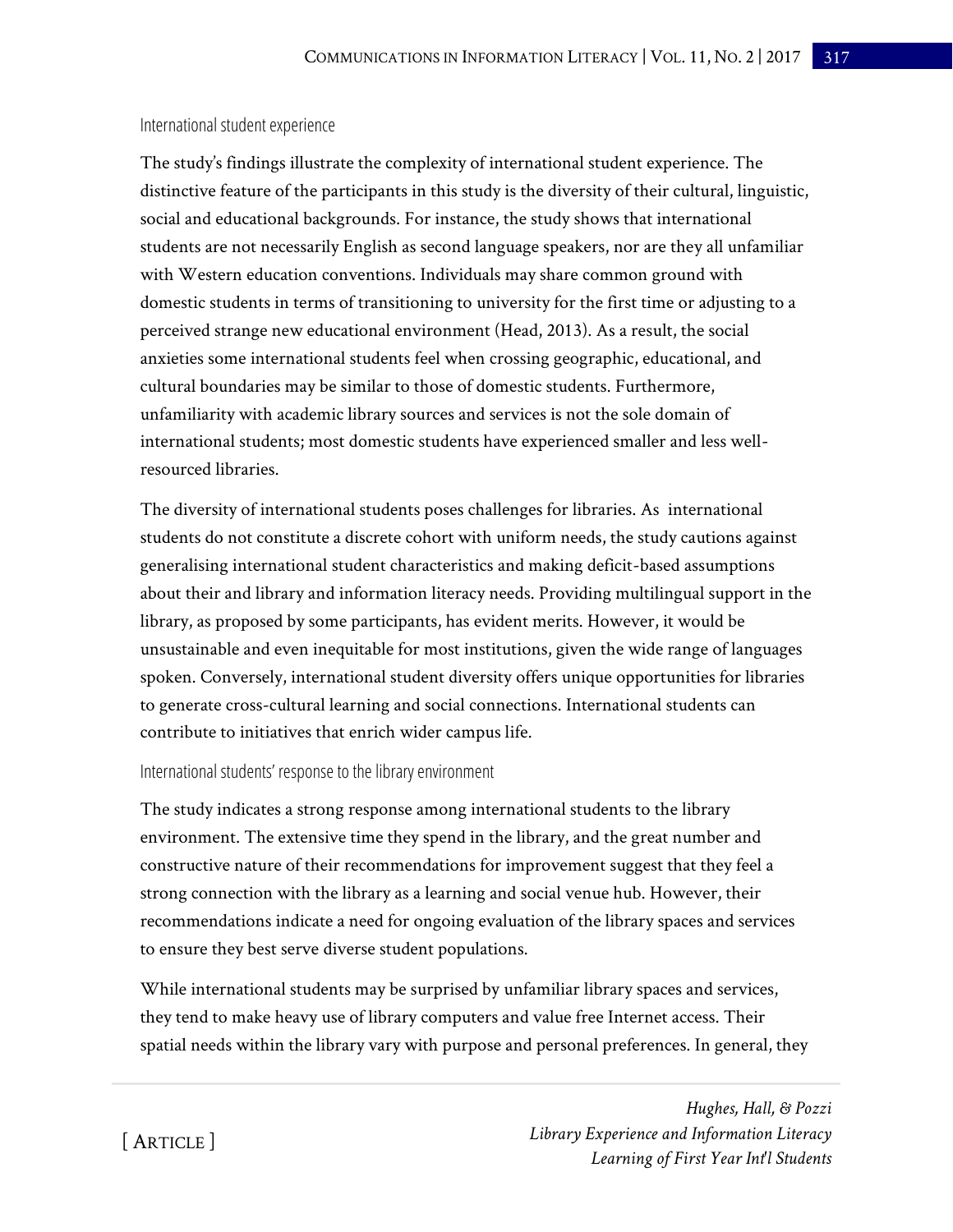tend to prefer peaceful quiet, but not silent individual spaces where they are visually connected to other people. These students desire comfortable, safe, organised spaces where they can study and also rest. Their affective responses to the library environment can influence their perceptions and use.

These findings indicate how the library can contribute to first year international students' wellbeing by creating a welcoming, supportive environment to study and connect with each other. They also indicate the need for libraries to continue providing access to computing equipment and space for study purposes, despite students' use of personal devices.

It is important to recognise that the unfamiliarity, size and activity of the library is daunting for some, even for those who have attended tertiary institutions elsewhere. The popularity of the library brings noise and crowding problems. Despite the current design trends towards collaborative learning spaces, there is a continuing demand for quiet individual study spaces. It would be beneficial to include international students in library designing projects to ensure their voices are represented.

#### Information literacy learning

Despite international students' cultural and linguistic diversity, the study shows that their information literacy learning needs are often similar to those of domestic students. Their challenges in managing information overload, tendency towards more popular electronic resources, reliance on Google, and less critical information use reflect an evident information imbalance among wider higher education student populations (Head, 2013; Hughes, 2013).

The international student participants' tendency to seek assignment help from lecturers and friends may be related to unawareness of help and range of library services available to them. Low attendance at information literacy classes, infrequent consultation with librarians, and minimal use of online help further suggests a need for extensive, targeted promotion of the library to international students.

Limited participation appears to be connected with inconvenient scheduling. As shown in this study and previously (Hughes, 2010), international students require ongoing information literacy learning opportunities that coincide with particular assignment needs. The usefulness of information literacy classes would increase if they were held throughout the semester, including weekends, and during the breaks. An extended orientation period would suit many who arrive after the start of semester, due to visa or travel delays, or who must attend to other personal affairs.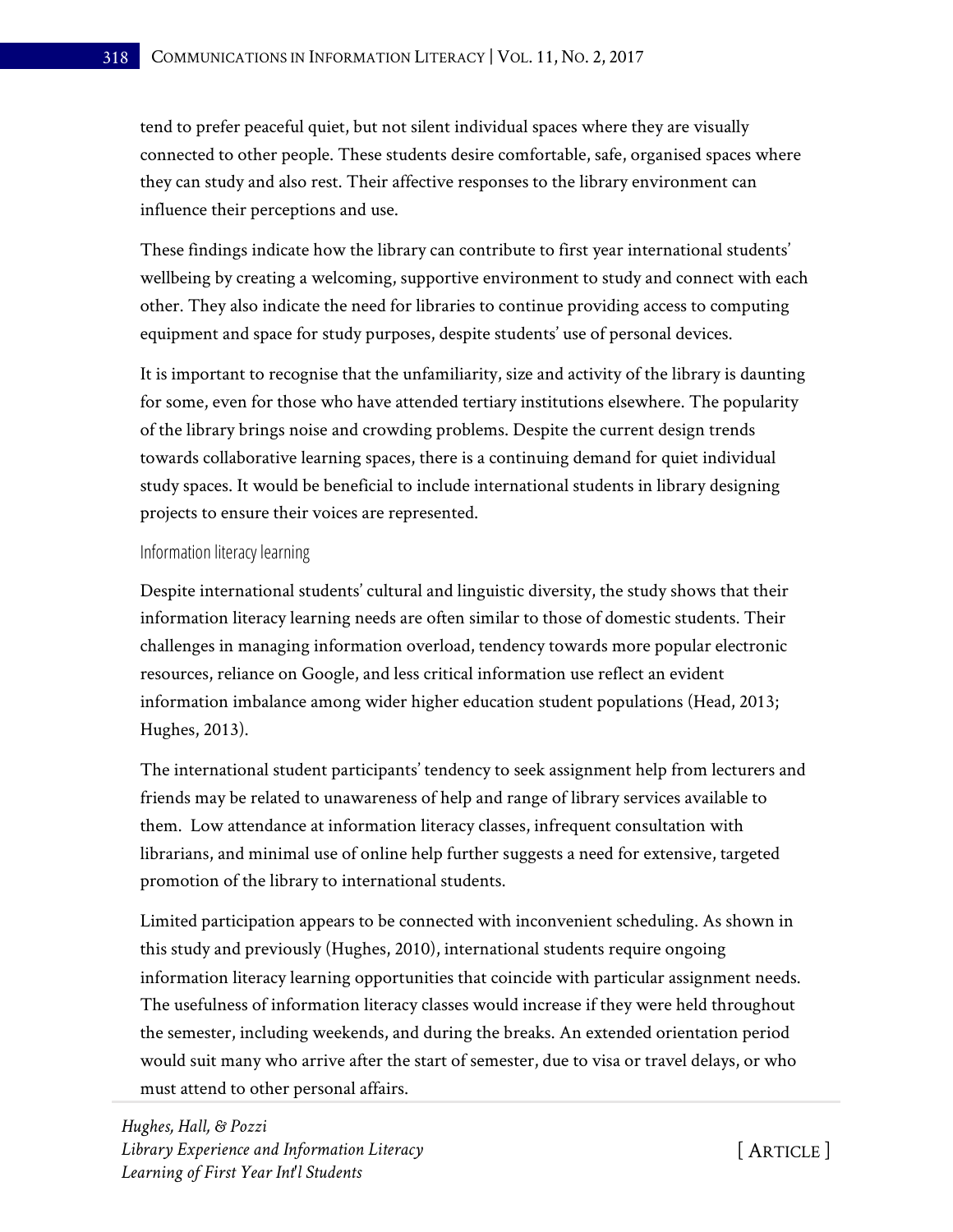The students' stated appreciation of library staff's friendliness and helpfulness emphasises the importance of creating a welcoming first impression that encourages students to return. Student peer advisers are also beneficial for providing practical knowledge and shared experience. However, some students still hold back due to lack of confidence or misunderstanding. For example, Fred said that he did not ask a librarian about using a database because he thought students are "expected to know these things." This prompts questions about why students form such opinions, and it shows how misunderstandings about the librarians' roles and students' rights can create unintentional barriers. It also illustrates the need to be aware of international students as individuals, and to respond to them in an assumption-free way.

The findings suggest the need for fresh approaches to the information literacy learning needs of international students. For example, informed learning (Bruce, 2008) embraces learner diversity as a strength and creates an inclusive environment for learners to use information critically, creatively, and wisely (Hughes & Bruce, 2013).. As informed learning aims to enhance the whole experience of using information, it would enable international students to widen their horizons by exploring different types of information to solve reallife problems within the context of their academic program. Thorough hands-on learning, collaboration with other domestic and international students, and reflection would develop information literacy capabilities that include cross-cultural understandings of information and its use. For international students, this approach supports a shift from deficit model responses (Leask, 2015), based on assumed difficulties and differences, to international pedagogy, "which is inspired by principles of effective pedagogy and professional excellence" (Hellsten, 2007 p. 88). It can also strengthen transition programs that seek to allow an interplay between the social and academic circumstances of students and institutional support systems (Briggs, Clark & Hall, 2012).

### **Conclusion**

This paper presented insights concerning the ways first year international students use the library and information at their host university, QUT. The case study has drawn an intentionally limited focus on a relatively small group of participants at one Australian university in order to understand the lived experience of first year international students. Beyond QUT, these findings address gaps in information literacy research related to international students. The findings have potential for informing the development of

> *Hughes, Hall, & Pozzi Library Experience and Information Literacy Learning of First Year Int'l Students*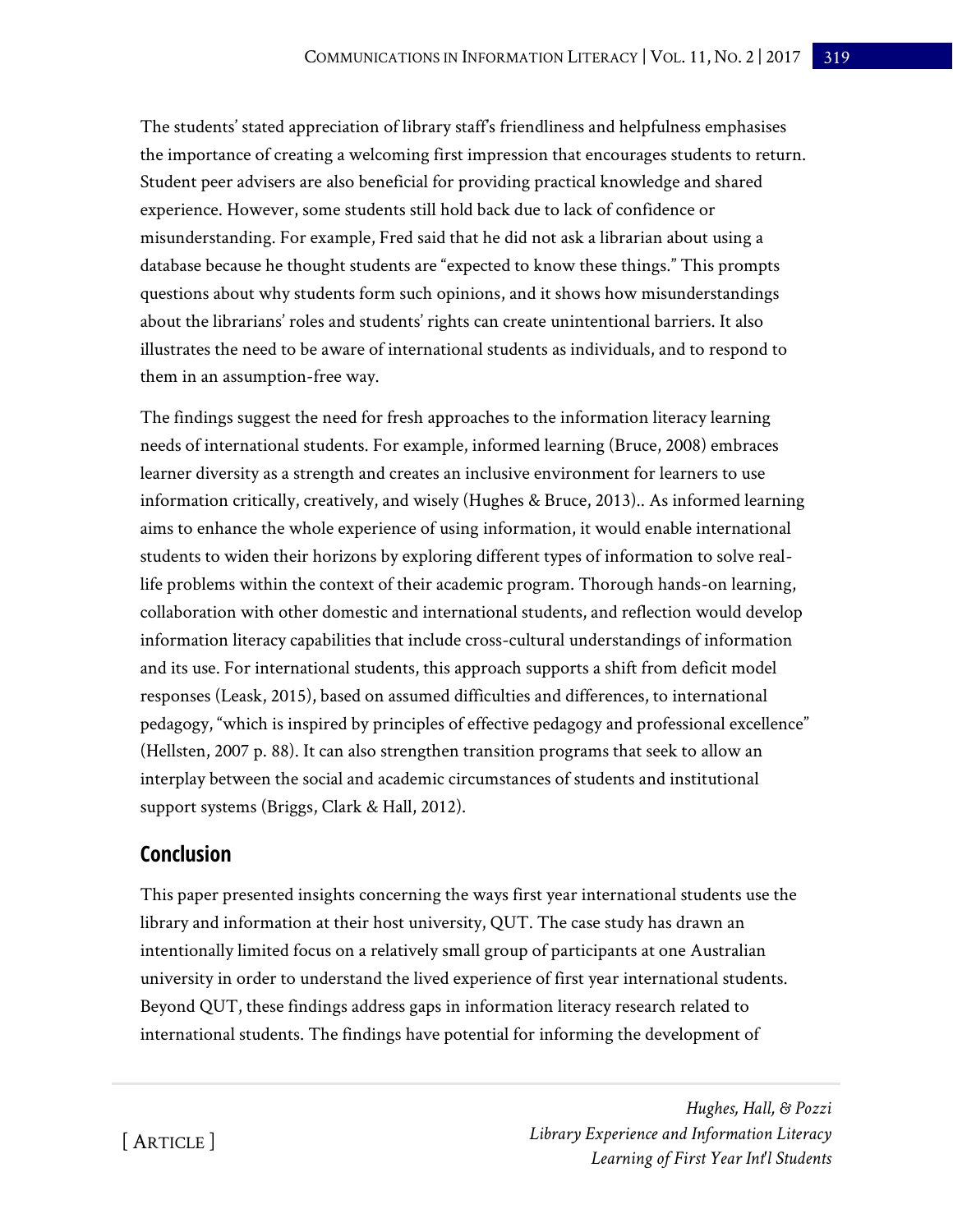inclusive, informed learning responses to enhance the transition of international students at universities with culturally diverse populations.

### **Note**

1. Student services and the library underwent major reform in 2017. This study relates to the 2015 structure.

### **Acknowledgement**

This unfunded research was conducted with ethical clearance from QUT (reference 1400000693). Sincere thanks to the 110 international students for their interest and participation in this study, and to QUT Library for supporting the research process.

### **References**

- American Council on Education. (ACE). (2012). *Mapping internationalization on U.S. Campuses: 2012 Edition.* Retrieved from [http://www.acenet.edu/news](http://www.acenet.edu/news-room/Documents/Mapping-Internationalizationon-US-Campuses-2012-survey.pdf)[room/Documents/Mapping-Internationalizationon-US-Campuses-2012-survey.pdf](http://www.acenet.edu/news-room/Documents/Mapping-Internationalizationon-US-Campuses-2012-survey.pdf)
- Australian Government. (2016a). *International Student Enrolment Data 2015*. Retrieved from [https://internationaleducation.gov.au/research/International-Student-](https://internationaleducation.gov.au/research/International-Student-Data/Documents/INTERNATIONAL%20STUDENT%20DATA/2015/2015Dec_0712.pdf)[Data/Documents/INTERNATIONAL%20STUDENT%20DATA/2015/2015Dec\\_0712.p](https://internationaleducation.gov.au/research/International-Student-Data/Documents/INTERNATIONAL%20STUDENT%20DATA/2015/2015Dec_0712.pdf) [df](https://internationaleducation.gov.au/research/International-Student-Data/Documents/INTERNATIONAL%20STUDENT%20DATA/2015/2015Dec_0712.pdf)
- Australian Government. (2016b). *National strategy for international education 2012*. Retrieved from<https://nsie.education.gov.au/>
- Briggs, A.R.J., Clark, J., & Hall, I. (2012) Building bridges: Understanding student transition to university. *Quality in Higher Education*, *18*(1), 3-21. <http://dx.doi.org/10.1080/13538322.2011.614468>
- Bruce, C.S. (2008). *Informed learning*. Chicago: ACRL.
- Click, A.B., Walker Wiley, C., & Houlihan, M. (2017). The internationalization of the academic library: A systematic review of 25 years of literature on international students. *College and Research Libraries*, *78*(3), 328-358. <http://crl.acrl.org/index.php/crl/article/view/16591>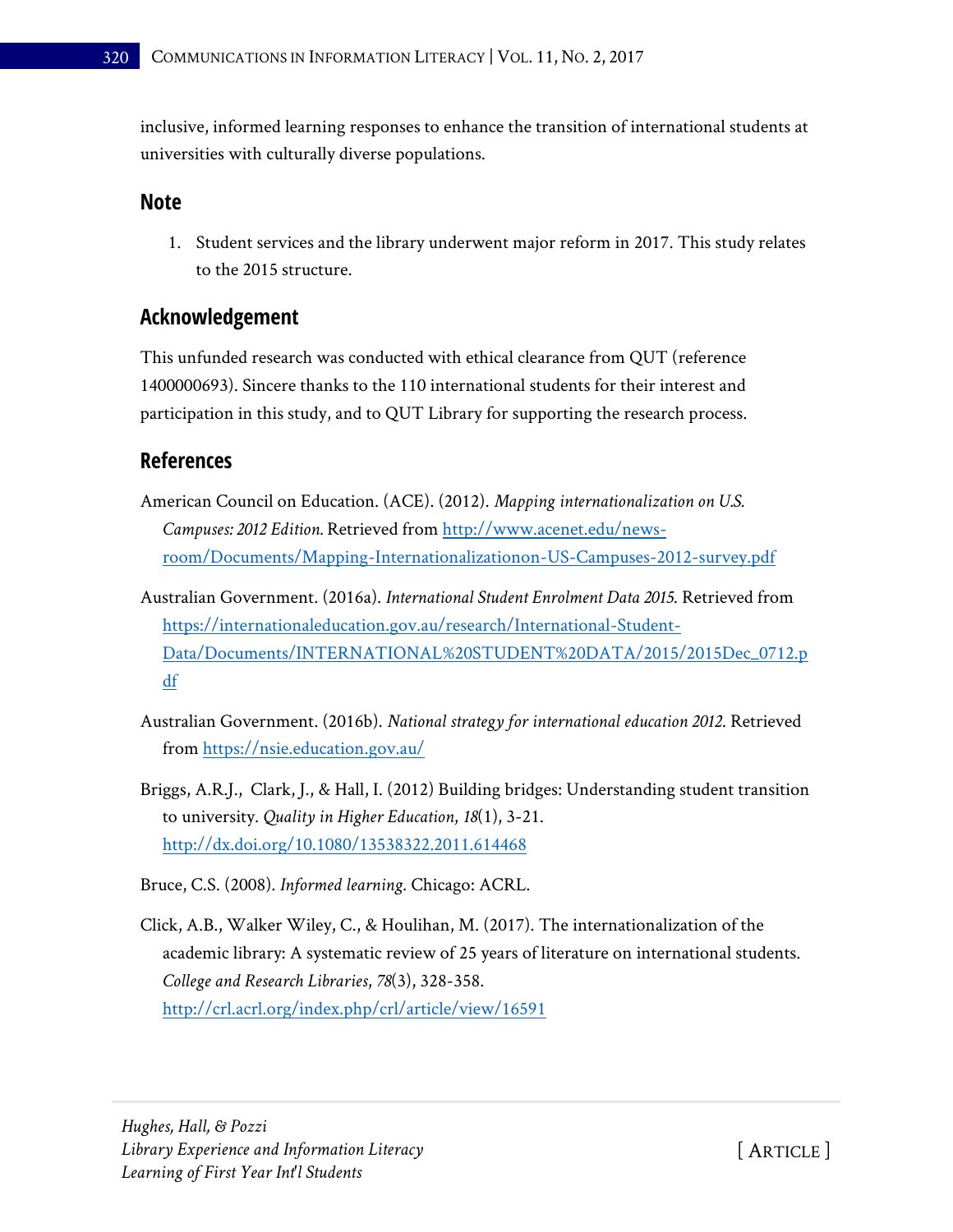- Datig, I. (2014). What is a library? International college students' perceptions of libraries. *Journal of Academic Librarianship, 40*(3-4), 350-356. <http://dx.doi.org/10.1016/j.acalib.2014.05.001>
- Head, A.J. (2016). *Planning and designing academic library learning spaces: Expert perspectives of architects, librarians, and library consultants.* Project Information Literacy. Retrieved from <http://www.projectinfolit.org/publications.html>
- Head, A.J. (2013). *Project Information Literacy research report: Learning the ropes*. Project Information Literacy. Retrieved from <http://www.projectinfolit.org/publications.html>
- Hellsten, M. (2007). International student transition: Focusing on educational sustainability. *International Education Journal: Comparative Perspectives*, *8*(3), 79-90.
- Hughes, H. (2013). International students using online information resources to learn: Complex experience and learning needs. *Journal of Further and Higher Education*, *35*(1), 126-146.
- Hughes, H. (2010) International students' experiences of university libraries and librarians. *Australian Academic and Research Libraries*, *41*(2), 77-89.
- Hughes, H., & Bruce, C. S. (2013). International students' experiences of informed learning: A pedagogical case study. *International Journal of Pedagogies and Learning***,** *8*(2), 106- 119.
- Hughes, H., Hall, N., & Pozzi, M. (2017). *Library experience and information literacy learning of first year international students at QUT: Research report*. Retrieved from Queensland University of Technology ePrints website: <https://eprints.qut.edu.au/105372/1/QUT%20LIISP%20report-March2017-FINAL.pdf>
- ICEF. (2015). The state of international student mobility in 2015. *ICEF Monitor.* Retrieved from [http://monitor.icef.com/2015/11/the-state-of-international-student-mobility-in-](http://monitor.icef.com/2015/11/the-state-of-international-student-mobility-in-2015/)[2015/](http://monitor.icef.com/2015/11/the-state-of-international-student-mobility-in-2015/)
- Jackson, P. A. (2005). Incoming international students and the library: A survey. *Reference Services Review, 33*(2), 197-209[. http://dx.doi.org/10.1108/00907320510597408](http://dx.doi.org/10.1108/00907320510597408)
- Jackson, P. A., & Sullivan, P. (Eds.). (2011). *International students and academic libraries: Initiatives for success*. Chicago, IL: ACRL.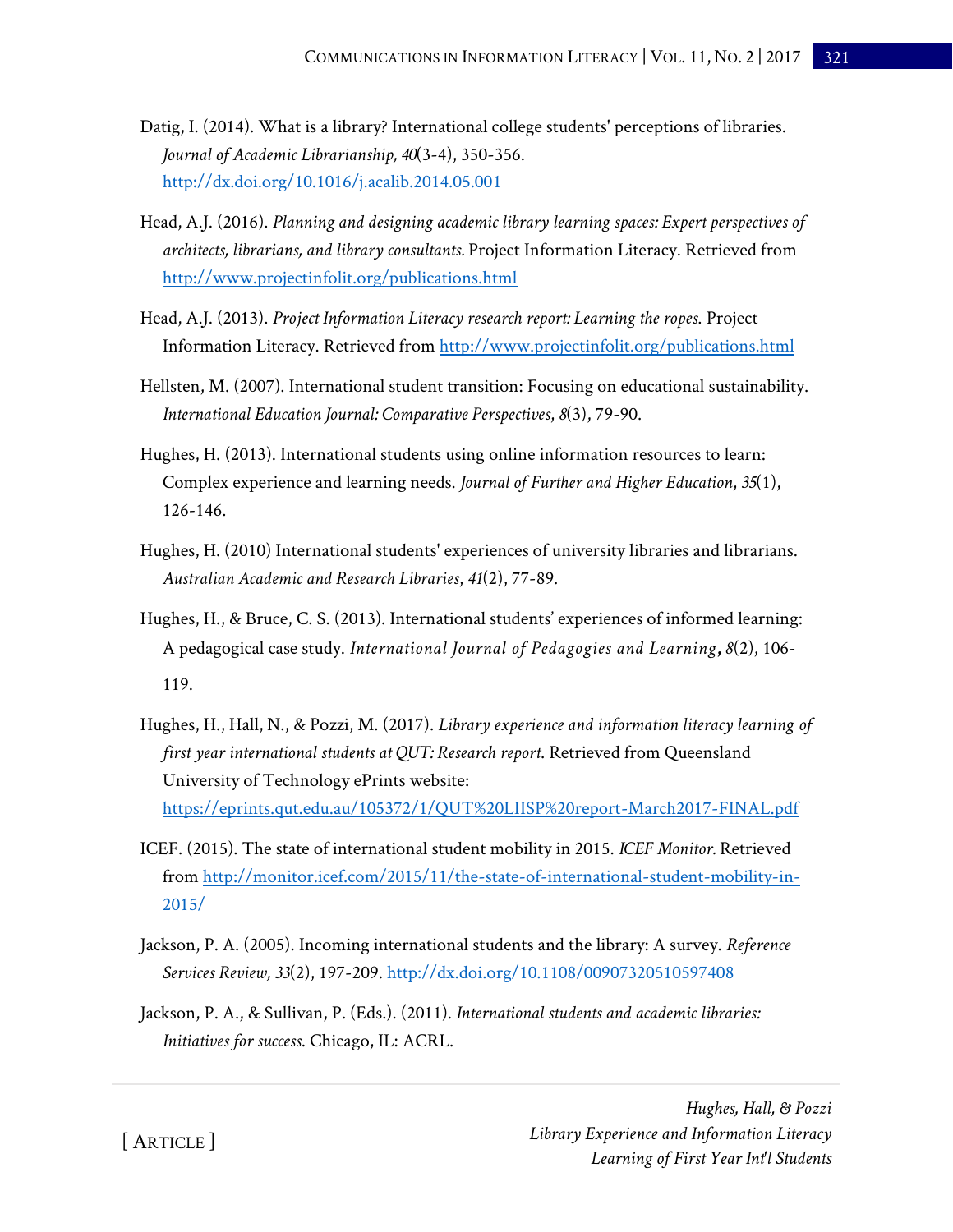- Karim, A. (2010) International students in Australian universities: Gap between student expectations and realities. In *The international conference on education and new learning technologies*, 5-7th July, 2010, Gran Hotel Princesa Sofia, Congress Center Barcelona, Spain. Retrieved from <http://eprints.qut.edu.au/39994/>
- Knight, L., Hight, M., & Polfer, L. (2010). Rethinking the library for the international student community. *Reference Services Review*, *38*(4), 581-605. <http://dx.doi.org/10.1108/00907321011090746>
- Leask, B. (2015). *Internationalizing the curriculum.* London: Routledge.
- Liao, Y., Finn, M., & Lu, J. (2007). Information-seeking behavior of international graduate students vs. American graduate students: A user study at Virginia Tech 2005. *College and Research Libraries*, *68*(1), 5-25.<http://dx.doi.org/10.5860/crl.68.1.5>
- Liu, J. (2013). International students and the Chinese academic library: A user survey at Beijing Normal University Library. *The International Information and Library Review, 45*, 20–27.<http://dx.doi.org/10.1080/10572317.2013.10766368>
- Liu, G., & Winn, D. (2009). Chinese graduate students and the Canadian academic library: A user study at the University of Windsor. *Journal of Academic Librarianship, 35*(6), 565-573. <http://dx.doi.org/10.1016/j.acalib.2009.08.001>
- Maunder, R. E., Cunliffe, M., Galvin, J., Mjali, S., & Rogers, J. (2013). Listening to student voices: Student researchers exploring undergraduate experiences of university transition. *Higher Education, 66*(2), 139–152.
- Miles, M. B., Huberman, A. M., & Saldaña, J. (2013). *Qualitative data analysis: A methods sourcebook* (3rd ed.).Thousand Oaks, CA: Sage.
- Montgomery, C. (2010). *Understanding the international student experience*. Basingstoke: Palgrave Macmillan.
- Peacock, J. A. (2011) Integrated literacies: Every online player wins a prize. In *Proceedings of 15th Australian Library and Information Association (ALIA) Information Online Conference*, ALIA, Sydney Convention and Exhibition Centre, Sydney, NSW. Retrieved from <http://eprints.qut.edu.au/41370/>
- Peters, D. E. (2010). *International students and academic libraries: A survey of issues and annotated bibliography*. Lanham, MD: Scarecrow Press.